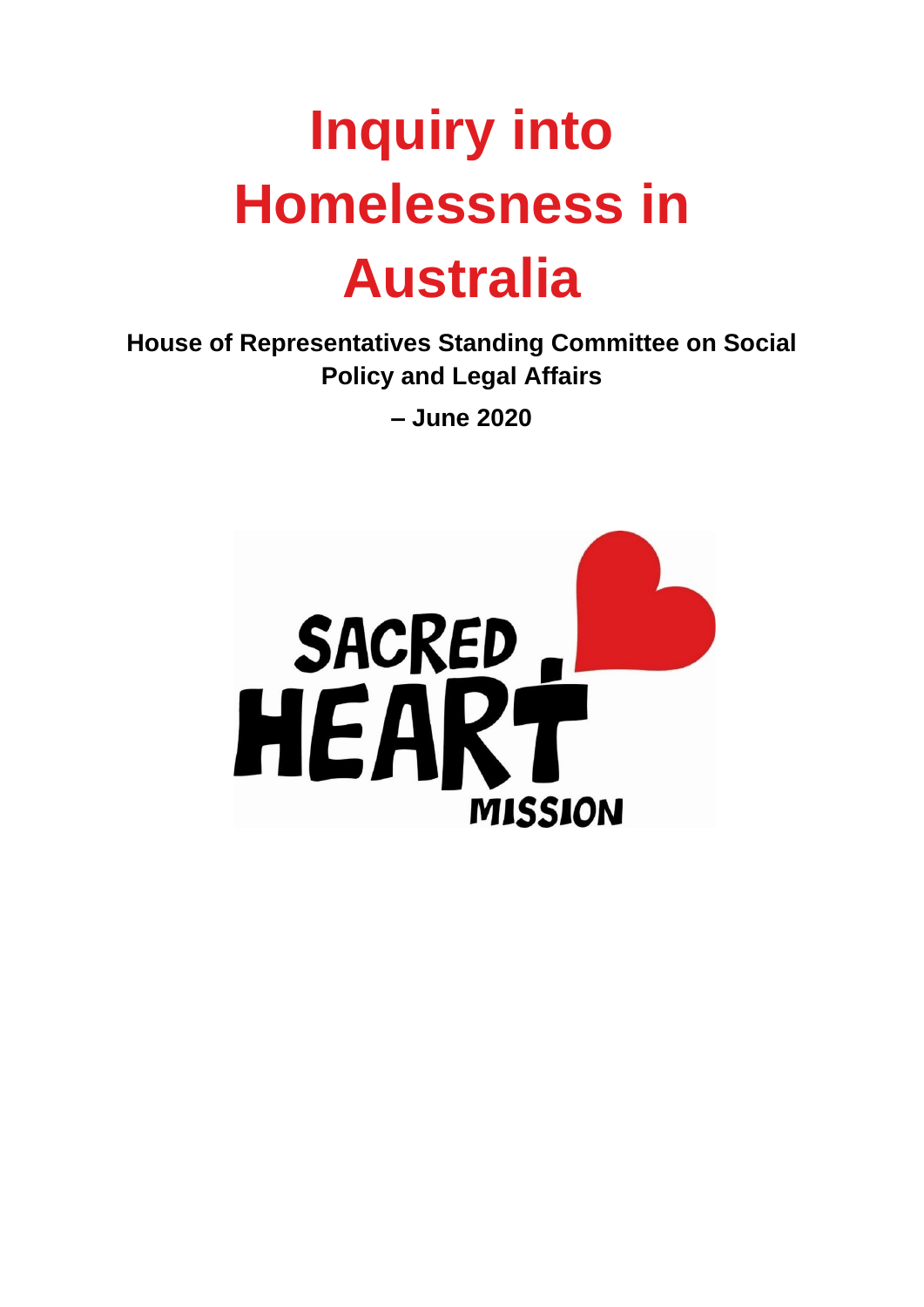## Sacred Heart Mission

87 Grey Street St Kilda 3182

PO Box 1284 St Kilda South 3182

## **Enquiries**

(03) 9537 1166 info@sacredheartmission.org [www.sacredheartmission.org](http://www.sacredheartmission.org/)

## Prepared by

Cathy Humphrey, Chief Executive Officer Olivia Killeen, Project Officer – Social Policy and Strategic Projects

*Sacred Heart Mission acknowledges the people of the Kulin Nations as the Traditional Owners of the land on which we operate. We commit to providing accessible and culturally appropriate services to Aboriginal and Torres Strait Islander people.*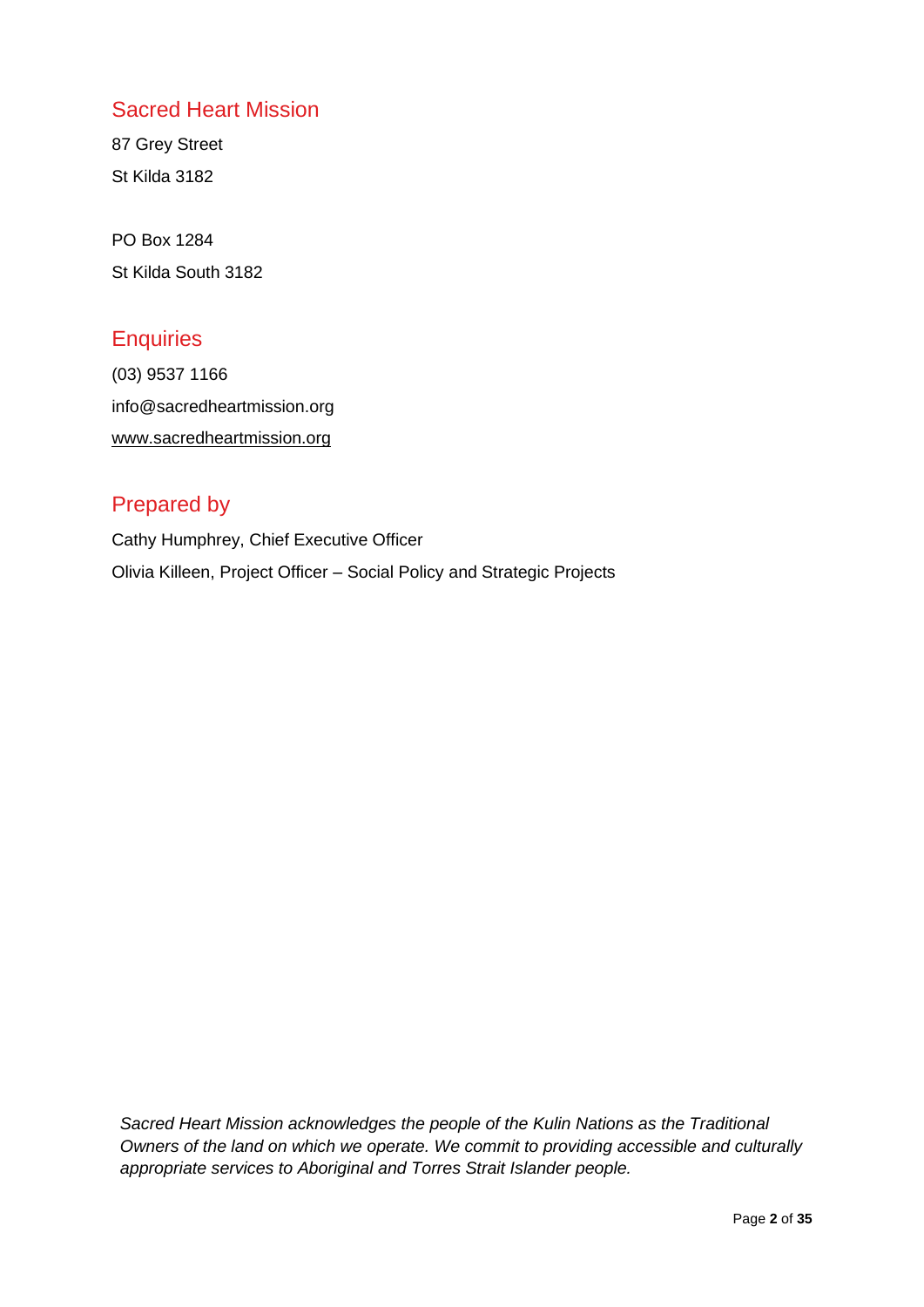# **Contents**

| 5.1 Crisis and transitional homelessness support before COVID-19 11 |  |
|---------------------------------------------------------------------|--|
|                                                                     |  |
|                                                                     |  |
|                                                                     |  |
|                                                                     |  |
|                                                                     |  |
|                                                                     |  |
|                                                                     |  |
|                                                                     |  |
|                                                                     |  |
|                                                                     |  |
|                                                                     |  |
|                                                                     |  |
|                                                                     |  |
|                                                                     |  |
|                                                                     |  |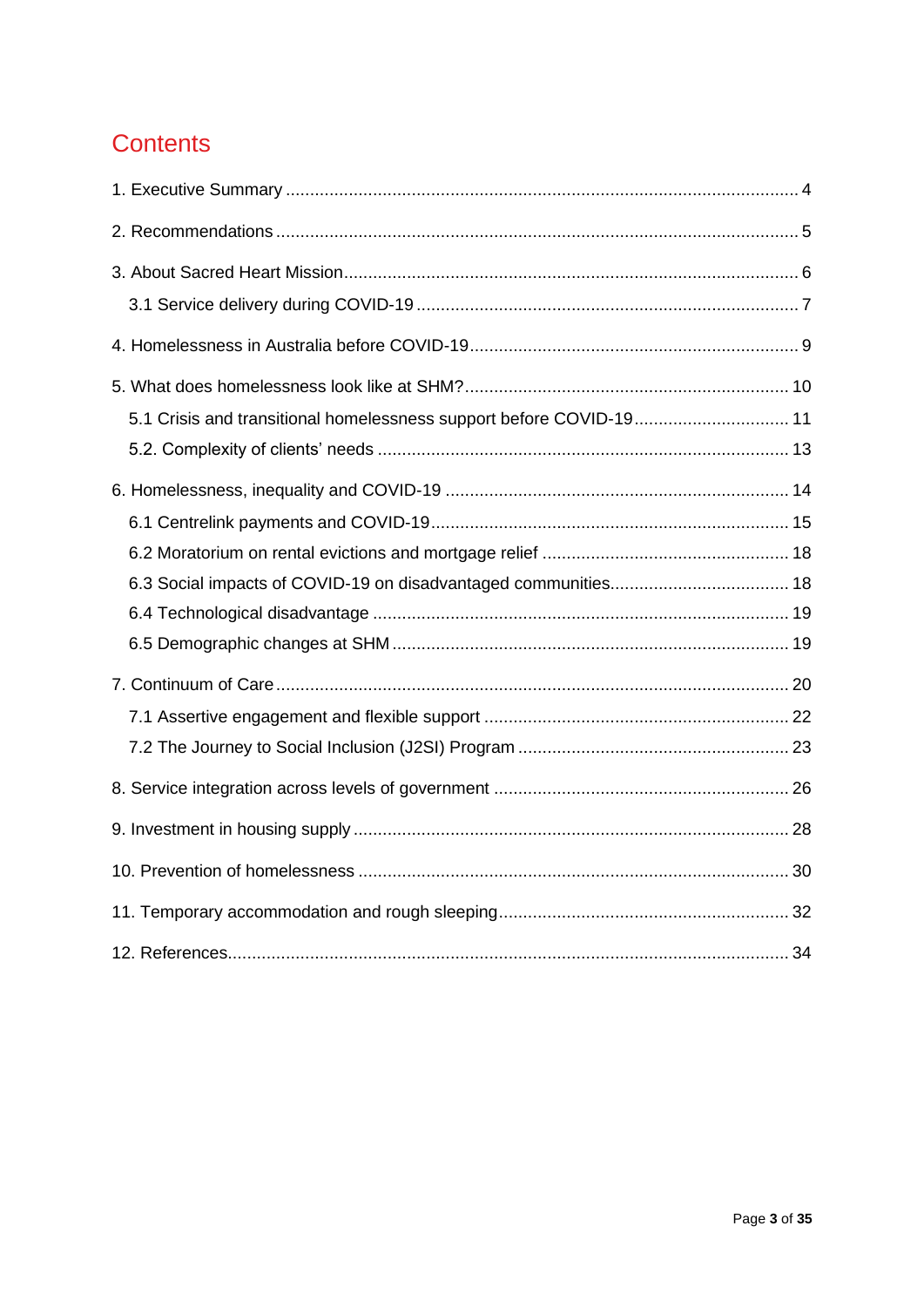# <span id="page-3-0"></span>1. Executive Summary

Sacred Heart Mission (SHM) applauds the House of Representatives Standing Committee on Social Policy and Legal Affairs undertaking the Inquiry into Homelessness in Australia.

Homelessness is a complex issue and affects people across all age brackets within society. For many, it is not the result of an isolated life shock, but rather as a result of entrenched disadvantage and poverty.

We urge the Commonwealth to reorient the way homelessness is viewed and responded to, and provides tailored, flexible and responsive services that prevent and end a person's homelessness. This should be along a continuum – from prevention and early intervention at one end and for people who have experienced chronic homelessness and disadvantage at the other.

SHM has significant experience in working with people who have extremely complex needs, particularly through our Journey to Social Inclusion (J2SI) program. J2SI provides three years of intensive support and rapid provision of affordable and appropriate housing to people that have experienced chronic homelessness, and the case for investment in J2SI on a wider scale will be discussed in this submission.

Prevention of homelessness does not mean no one may ever find themselves without a home; it means is that when life shock episodes do occur, they are swiftly dealt with and the person can access housing, support and get back on their feet. Currently, people who become homeless too often languish in the service system for a long time before they are able to obtain support, and secure safe affordable and long-term housing.

This inquiry is occurring at a time where the coronavirus (COVID-19) pandemic has had a profound and severe impact on the social and economic fabric of societies all over the world. The need for physical distancing has required the shutdown of much of societies' economic activities, leading to job losses, reductions of hours and temporary stand-downs of employees. The likely long-term effects of the pandemic cannot be underestimated.

Increases to the JobSeeker Payment (formerly Newstart Allowance) and widened eligibility criteria, and the implementation of the JobKeeper Scheme are important Commonwealth policy interventions. The increases to income support payments in have had a significant positive impact for the long-term unemployed people previously languishing on the old Newstart Allowance.

However, it is likely that many of the jobs lost due to the pandemic will not return. Many people will struggle to re-engage in the paid workforce, and people who were formerly in a stable, or at least manageable financial position prior to the pandemic will be at significant risk of long-term unemployment, homelessness, and poverty.

Climbing out of poverty is extremely difficult, in part due to historically punishing levels of income support in Australia that cannot sustain basic living standards. Poverty and deep disadvantage are severe risk factors for homelessness, and the traumas associated with these experiences. We expect an increased demand for homelessness services responses in the wake of COVID-19, especially if the JobSeeker Payment is reduced or eligibility is cut.

In order to respond to the current demand and the anticipated surge demand, a national focus is required on investment into social housing, without it, the homelessness crisis will escalate, and will continue to be a wicked social issue, that society and governments will be challenged by for years to come.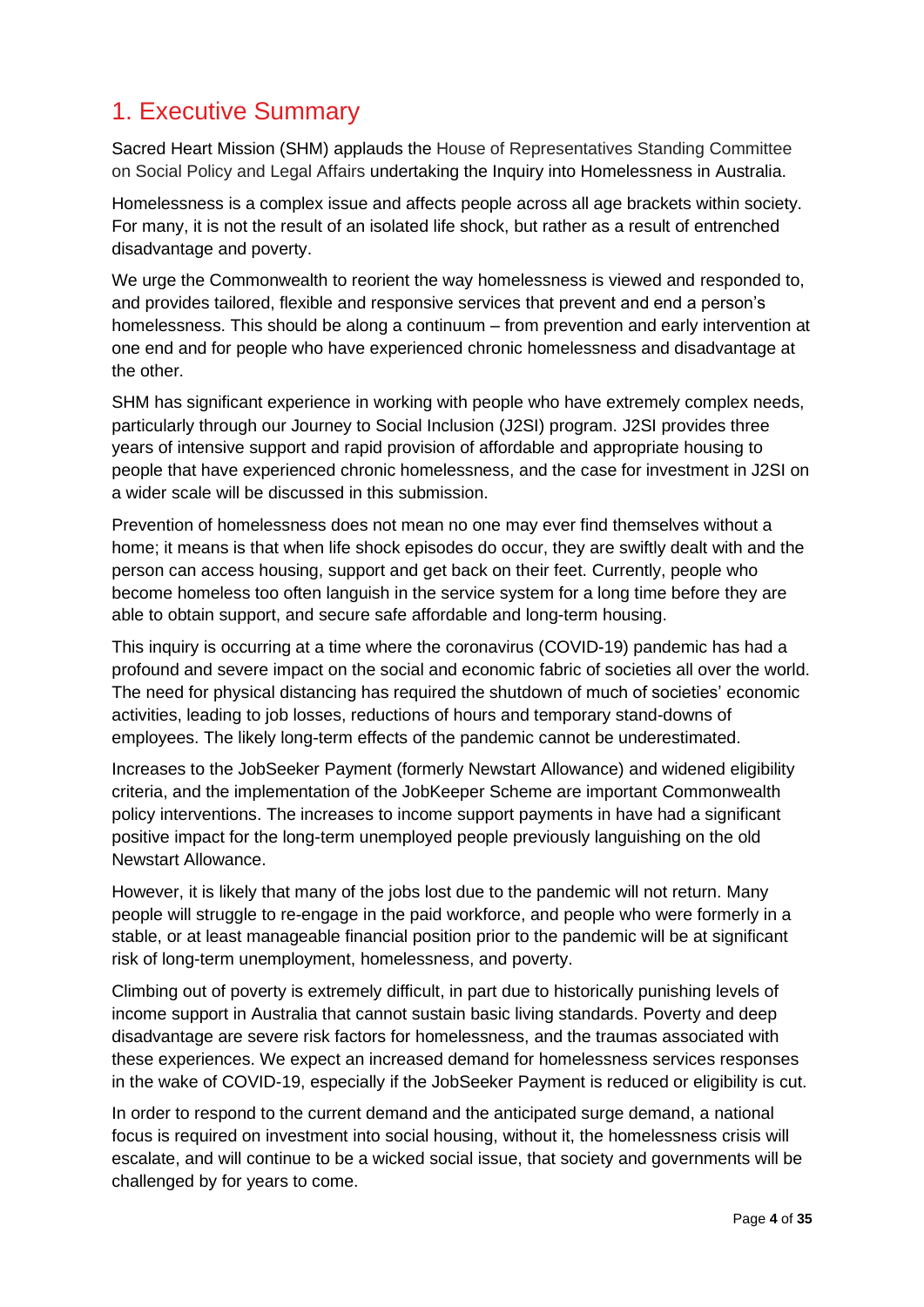# <span id="page-4-0"></span>2. Recommendations

*Recommendation 1:* That the current payment rates of the JobSeeker Payment, Youth Allowance and Parenting Payment, inclusive of the Coronavirus Supplement, are maintained after 24 September 2020, and that all types of Centrelink payments are independently reviewed annually and adjusted to ensure they meet basic living standards for all recipients.

*Recommendation 2:* That the Commonwealth and State and Territory governments collaborate with landlords and financial institutions to prevent private tenants from being forced to repay their accumulated housing costs at an unaffordable rate, risking eviction, homelessness, and exposure to trauma.

*Recommendation 3:* That non-permanent residents of Australia are made eligible for Commonwealth income support, Medicare and the JobKeeper Payment from their employers, recognising their contributions to Australian society, and the negative individual and societal impacts if such support is not provided to ensure they do not experience disadvantage and homelessness.

*Recommendation 4:* That government facilitates the development of a flexible homelessness support system, that will enable service providers to have greater ability to deliver the right intensity and length of support to respond to the continuum of homelessness experiences.

This recognises the timeframes required to engage, build trust and rapport, find housing, sustain housing, and end the experience of homelessness for good. This reform must incorporate a housing supply strategy alongside flexible and tailored support.

*Recommendation 5:* That the Journey to Social Inclusion (J2SI) program is expanded to other geographic locations across Australia, to support people to break the cycle of chronic homelessness and disadvantage.

*Recommendation 6:* That investment is made into integrated service delivery, place-based and virtual service hubs to ensure that people experiencing homelessness can access holistic support services across wide geographic areas.

*Recommendation 7:* That government invests in developing mechanisms to share client information across a variety of service sectors, in order to provide effective, timely and holistic responses whilst maintaining privacy.

*Recommendation 8:* That government invest in social housing, as well as other solutions such as co-investment approaches to work in partnership with the community housing and homelessness providers.

*Recommendation 9:* That government considers head leasing solutions as an additional strategy to boost the availability of affordable housing in the short term, until a long-term social housing supply can be created.

*Recommendation 10:* That cross-sector collaboration work is undertaken to prevent homelessness, by investing in families and young people to break the cycle of family violence, poverty, and disadvantage, in light of current research and the ongoing effects of COVID-19.

*Recommendation 11:* Investment in more assertive outreach and engagement programs, in a variety of geographic areas, to ensure that people who experience multiple housing breakdowns, long-term disadvantage and poverty can access appropriate support to sustain permanent housing.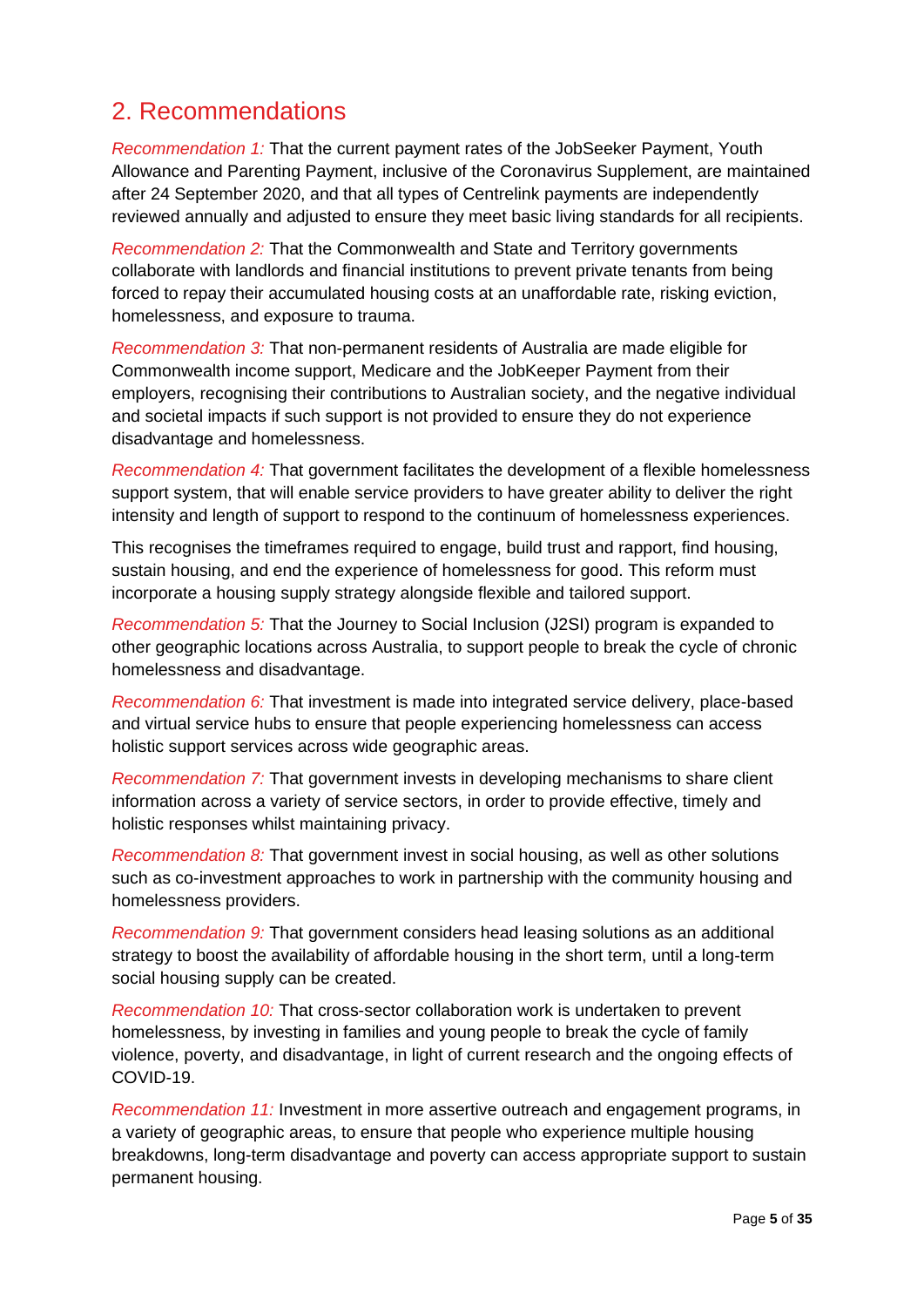# <span id="page-5-0"></span>3. About Sacred Heart Mission

Sacred Heart Mission (SHM) has been delivering services and programs for people experiencing long-term disadvantage and exclusion for over 37 years. SHM is committed to programs that build people's strengths, capabilities and confidence to participate fully in community life.

Today we are one of Victoria's leading agencies working with people who are experiencing deep, persistent disadvantage and social exclusion, particularly people experiencing long term homelessness. We work with some of the hardest to reach people in our community, those whose experience of trauma starts from a young age and continues throughout their adult lives.

SHM's Service Model emphasises the development of innovative programs that facilitate social and economic participation so that individuals can develop independence and ultimately achieve their potential.

A persistent, patient, and proactive approach is the cornerstone of SHM's practice expertise. SHM has further developed this approach to incorporate a therapeutic practice framework. In this framework, we acknowledge underlying trauma and effectively build relationships with people who are excluded from mainstream and specialist services and isolated from the broader community.

SHM provides a broad range of services to adults. These fall into three main areas:

**Engagement Hubs**: Sacred Heart Central and the Women's House provide a safe space that is welcoming and supportive. The engagement hubs provide access to the necessities of life - healthy food, a shower, laundry facilities and medical assistance through our GP clinic. The hubs also provide pathways to our case management services (see below) and referrals to specialist services.

**Individualised Planned Support:** Case Management services are provided at Sacred Heart Central, Women's House, Homefront (crisis accommodation for women) and through the Wellbeing and Activities Program.

Intensive Case Management is provided through the Women's House, GreenLight Supportive Housing Program (up to a year of flexible support for people who have recently experienced homelessness and now have housing) and the Journey to Social Inclusion (J2SI) program (3 years of intensive support and rapid housing for people experiencing chronic homelessness).

These case management responses are outcomes-focused and tailored to the individual, aiming to address crises and improve safety and wellbeing.

**Ongoing Support:** Specialist service responses for vulnerable members of the community, many of whom require a high level of support for an indefinite period. This includes:

- Sacred Heart Local, in-home support delivering Commonwealth-funded aged care services, and NDIS supports to approximately 170 clients.
- the Rooming House Plus Program (RHPP), self-contained and long-term supported accommodation for 67 single adults with on-site support services available.
- Bethlehem Community, medium to long-term independent accommodation and 24-hour support for 10 women, including case management support and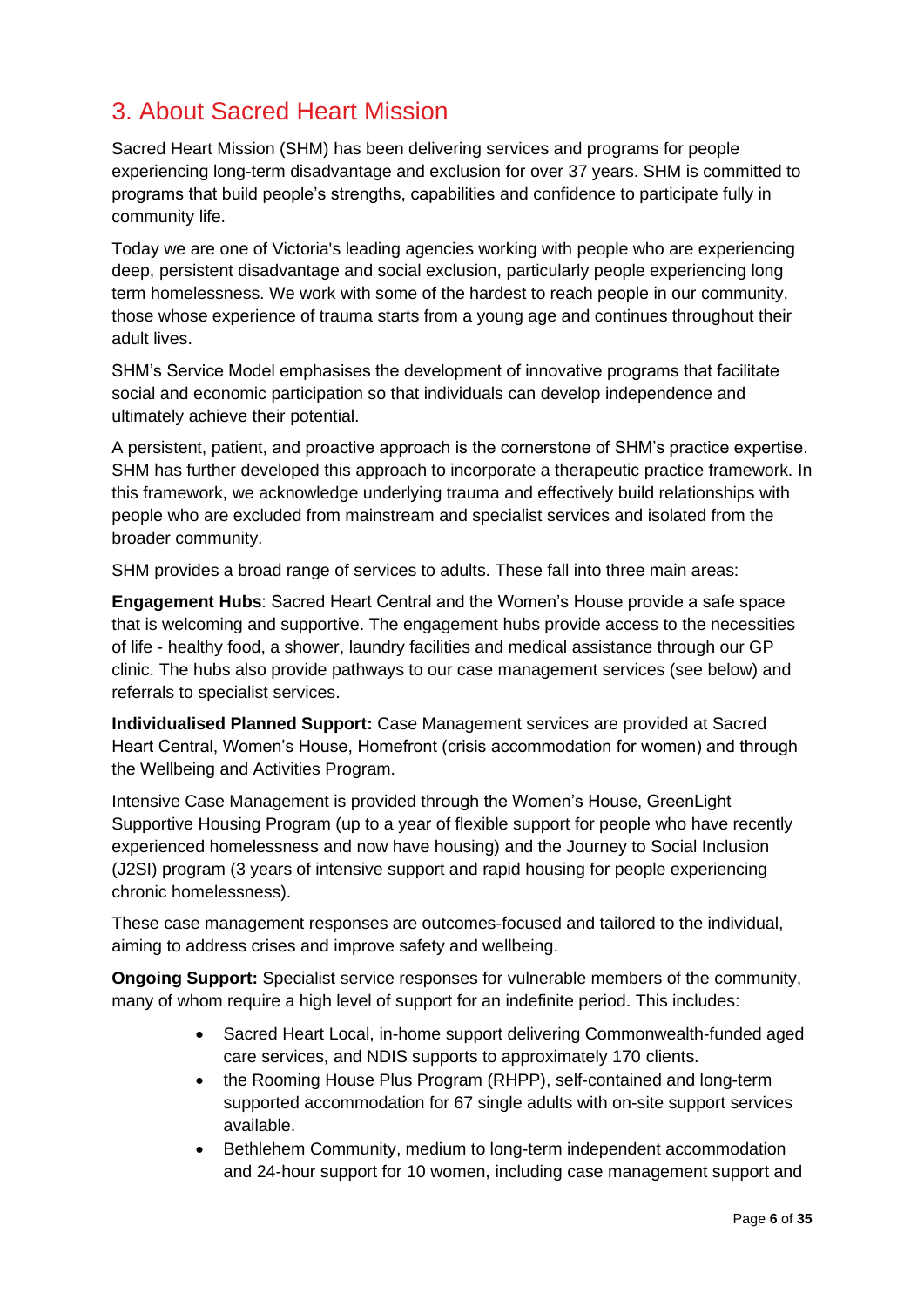social inclusion activities. Staff provide outreach support to 17 women in community housing, as well as to former residents now in private rental.

Sacred Heart Community, a home for 97 people with histories of homelessness, mental illness and disadvantage who require 24-hour care and support as they age.

Embedded in SHM's model of service delivery are rapid housing principles; a recoveryoriented approach to ending homelessness that centres on quickly moving people experiencing homelessness into permanent housing. It is accompanied by the provision of tailored and individualised supports.

# <span id="page-6-0"></span>3.1 Service delivery during COVID-19

SHM's accommodation and homelessness services are essential services, and our focus throughout the COVID-19 pandemic has been to continue to provide critical services as far as practicable, while modifying our services as necessary to ensure physical distancing and protect the safety of clients and staff.

It is important to note that 'social distancing' is the terminology used to describe the need to keep a 1.5 metre distance from each other in public places. However, the implication of this practice is a lack of social connection as a result of what is in fact, a physical distance, rather than a social one. Therefore, we use the term 'physical distancing' throughout this submission, to recognise this subtle but significant difference.

Key modifications to our service delivery are described below:

#### *Engagement Hubs (Dining Hall, Central Services and the Women's House)*

- From 16 March 2020, our Dining Hall clients have been offered a combined breakfast and lunch takeaway meal, a modification to this service to reduce for vulnerable people to gather as they wait for their meal, outside the date of SHM's main building (87 Grey Street, St Kilda). Women's House clients are also receiving meals at this location, and clients are supported by Women's House and Central staff members.
- To ensure physical distancing, we have spray-painted hearts on the pavement in front of our Dining Hall gate, to indicate the 1.5 metres of distance people are required to keep between each other.
- Highly vulnerable clients, and those who were required to self-isolate have been linked to the Red Cross who are providing food hampers. RACV is also donating meals and delivering them to our clients at RHPP, Sacred Heart Local, Bethlehem Community and Homefront.
- Provision of mobile phones to vulnerable clients, courtesy of Better Life Mobile, to help them stay connected to support workers. Across April and May, over 350 social support phone calls have been provided to our Engagement Hub clients.
- Access to the GP clinic is available four days a week from Monday to Thursday between 9am and 1pm.
- Access to toilets at Sacred Heart Central remain available seven days a week, however the showers and laundry services are temporarily closed. The Women's House will continue to offer crisis and housing support. Drop in access, showers, laundry and the sleep room are temporarily closed.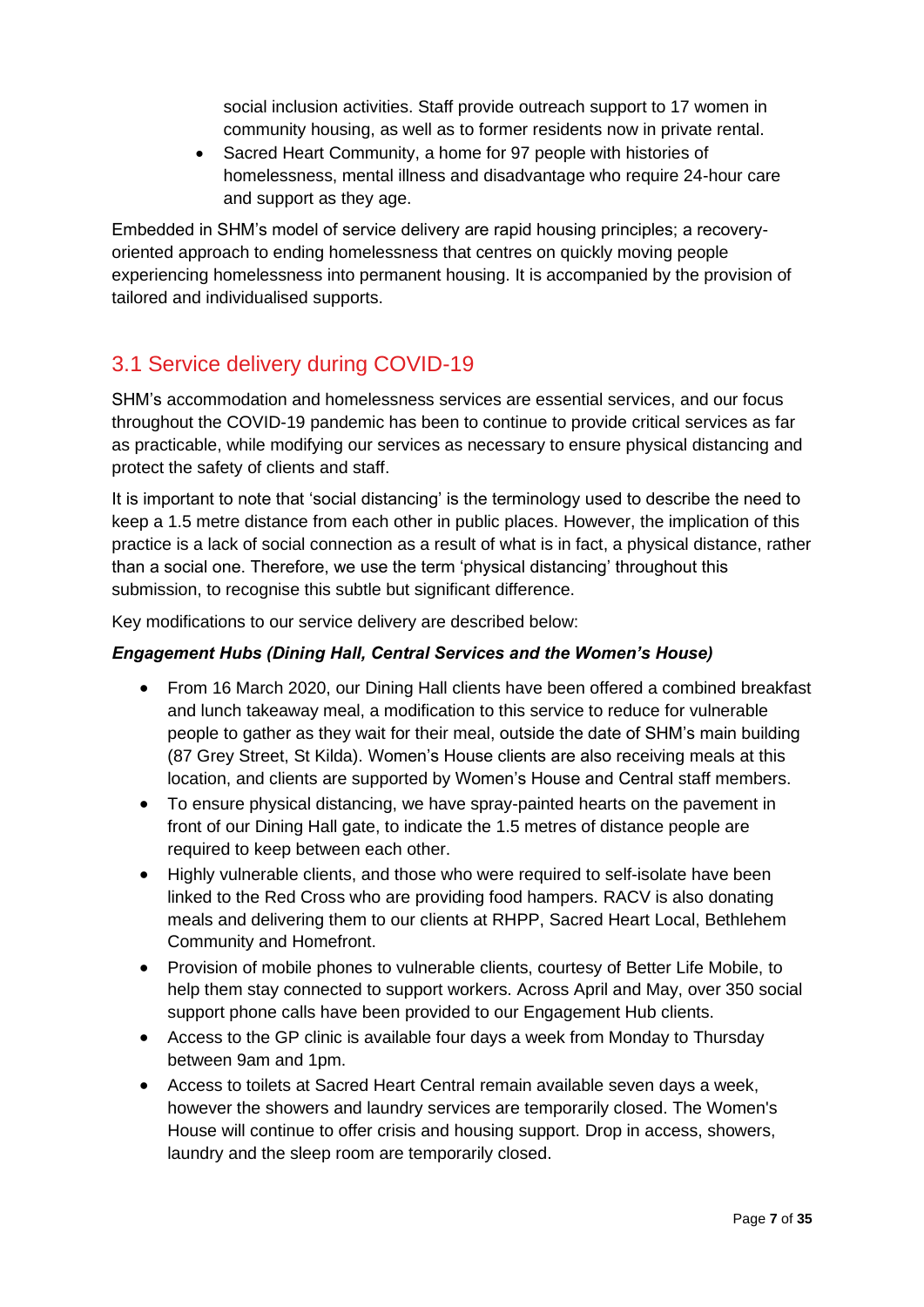- Our Resource Room continues to provide information and assistance with a range of issues including housing and accommodation.
- Hands on Health Clinic has moved services such as our physiotherapy pain clinic and dietetics services onto an eHealth platform and has provided 31 eHealth consults during April and May. The Health and Wellbeing group activities have also been placed on hold.
- A new food security and social support team has been created with existing modified Engagement Hub roles to meet current and emerging needs in the community, as existing services are modified, and new emerging needs identified.

#### *GreenLight, J2SI, Sacred Heart Local and other outreach and case management support*

- Clients of GreenLight and J2SI have continued to provide case management and service coordination remotely to clients via telephone. Certain exceptions have been made for new housing offers to clients or high-risk tenancies, whereby outreach has continued to occur with appropriate controls in place.
- Outreach and case management support will occur via the telephone. Current clients receiving case management have been supported with mobile phones.
- Sacred Heart Local has implemented daily welfare checks via telephone for all clients, and staff are maintaining physical distancing where possible when visiting clients and using personal protective equipment (PPE) as appropriate.

#### *Residential/Accommodation Services (Rooming House Plus Program, Bethlehem Community, Sacred Heart Community)*

- All accommodation services are maintaining physical distancing protocols for residents and staff based on Victorian and Commonwealth Government advice
- Group activities and non-essential services have been modified or suspended as necessary based on physical distancing advice and will be slowly re-introduced based on updated advice.
- Minimal visitors, screening of visitors and ensuring they comply with physical distancing restrictions and ensuring that all visitors (including staff) to Sacred Heart Community have received a 2020 seasonal flu vaccination as per Commonwealth directives.
- Creation of discrete staff teams and rosters to reduce staff contacts and implemented the use of PPE as well as training for all staff.

#### *Op Shops*

- Due to COVID-19 restrictions, it was necessary to close all 12 of SHM's Op Shops from 1 April 2020.
- From 22 May 2020, four stores have been able to reopen these are larger and have a greater ability to accommodate physical distancing.
- Other safety precautions have been implemented, such as no-contact donations and increased PPE, to help meet compliance and ensure a safe workplace for staff, volunteers and customers. Our collection service has resumed at a reduced capacity.
- We have increased the number of items available via our Instagram and eBay online stores.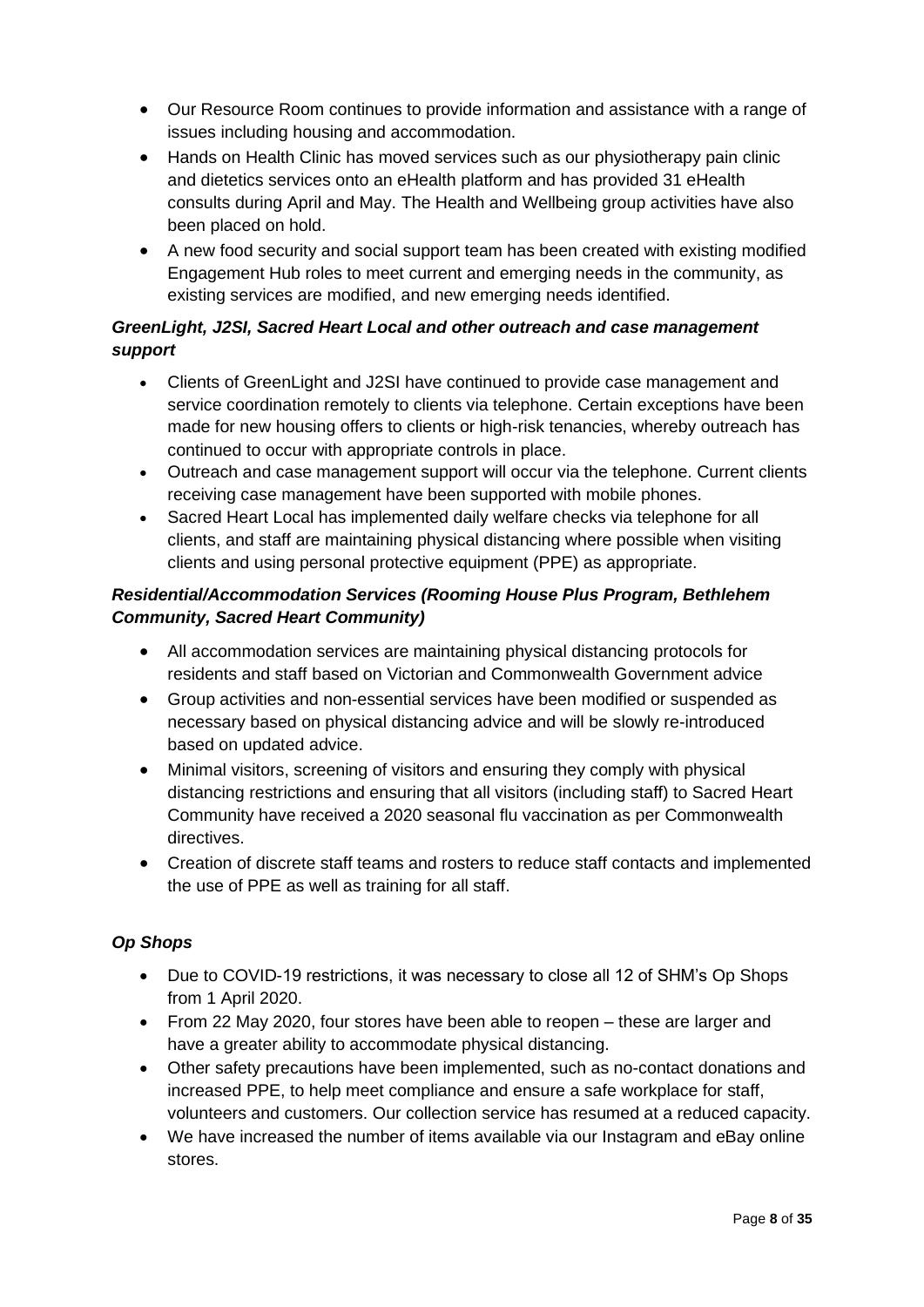#### *Office-based staff and operational changes*

- Office-based staff and those with the ability to work remotely have been encouraged to do so throughout the pandemic. SHM is using technology to conduct meetings, events, training, as well as restricting movement between offices. Visits to our office and service sites are currently restricted.
- Clear instructions provided to staff on appropriate actions to be taken if feeling unwell.
- Suspension of shifts for volunteers, with some able to resume work from 22 May once Op Shops reopened. Volunteers from other programs who can assist remotely have been supported to do so.

#### *Recovery Centre*

SHM, alongside four other community service organisations in Melbourne received funds from the Victorian Government to operate a 'Recovery Centre' for people experiencing homelessness and disadvantage who need to self-isolate due to a positive COVID-19 diagnosis, and have no other place to do so. This was a proactive move, and it was fortunate that the policy response of temporarily housing rough sleepers in hotels has prevented an outbreak of COVID-19 in the homeless community. The Centres will now be repurposed to assist people experiencing homelessness to access support and health care while acutely unwell with non-COVID-19 illnesses.

# <span id="page-8-0"></span>4. Homelessness in Australia before COVID-19

Well before the COVID-19 pandemic, homelessness had reached a crisis point in Australia. Over 116,000 Australians and over 24,000 Victorians were experiencing homelessness on any given night (ABS 2018).

The number of people at risk of homelessness or in need of support is even higher. Over 290,000 Australians and almost 113,000 Victorians sought support from a specialist homelessness service in 2018/19 (AIHW 2019).

These numbers have continued to grow year on year. ABS data and the AIHW Specialist Homelessness Services Collection indicate that:

- 14% increase in people experiencing homelessness in the five years to 2016
- 18% rise in people seeking support from homelessness services in the five years to 2018, and
- 31% increase to 24,000 of people seeking help each year while sleeping rough in the five years to 2018

At the same time, while the number of Australians affected by homelessness continues to rise at a critical rate, we are also seeing social housing availability falling.

In the last four years in Victoria, the number of social housing units has fallen by 200, while the waiting list has risen from 34,600 applications to 38,800. The number of people on the public housing waiting list has also been growing by about 500 a month. There are now about 82,000 people, including 25,000 children, on the list – up from about 60,000 and 20,000 respectively in 2014.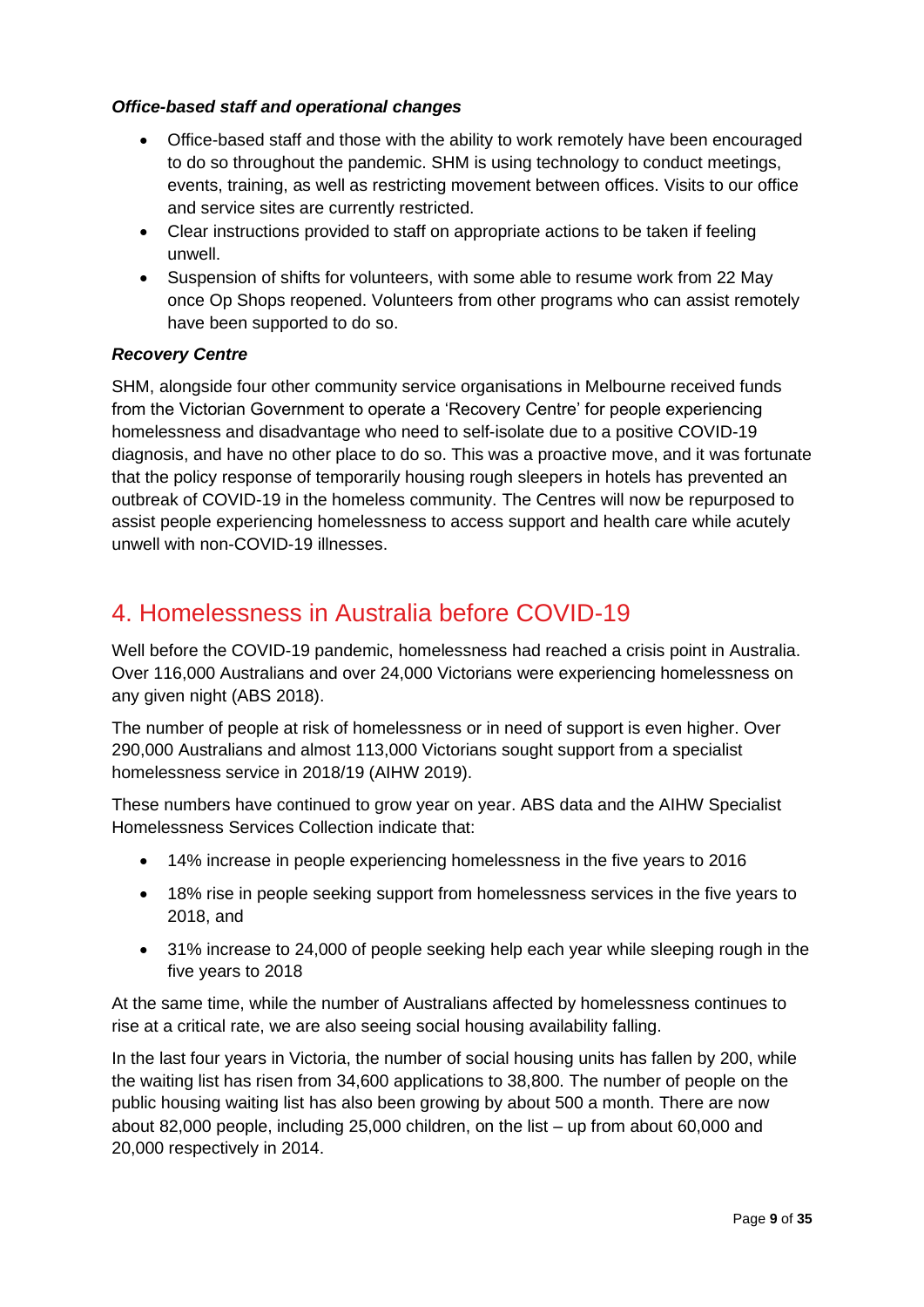For people experiencing homelessness, three clear issues impact our ability to provide the right level of support that leads to a stable housing outcome and an exit from homelessness:

- 1. Funding and contracting constraints mean we cannot work with the majority of people that come to our service for the required time and intensity to ensure their goals are met and sustained.
- 2. The human services systems for people experiencing homelessness are not well integrated to provide holistic, person-centred care and support and help people to exit homelessness. This includes both State and Commonwealth funded services.
- 3. Demand for housing and support outstrips the supply of both housing and available support services.

It is profoundly evident that the current system is not working. A lack of housing availability and the traditional support structures of the homelessness service system offering shortterm, standardised support responses, is not adequate.

Homelessness is a complex, multi-layered issue that requires an integrated housing and support solution to tackle this crisis affecting so many Australians. SHM proposes a solution that integrates housing and support, which is described below, including recommendations to boost the supply of social housing both in the short and long-term. Such an approach would need a considered and collaborative approach across all states and territories.

We also recognise that there are many complex structural factors that contribute to homelessness, disadvantage, and poverty. It is important that the Government considers how best to address these structural factors as part of the solution to homelessness. This is particularly relevant in light of the impact of the COVID-19, which has highlighted existing inequalities within society. For example, people on very low incomes cannot afford to run a refrigerator, and therefore rely on pre-packaged goods that were frequently out of stock early in the COVID-19 pandemic, due to excessive 'panic buying' of these items.

The negative social and economic impacts of the virus are more evident for those who were already disadvantaged and isolated, and the pandemic environment has brought attention to these issues within public discourse. Positive social change and reductions in social and economic inequality could emerge in the wake of the COVID-19 pandemic if there is genuine cross-societal collaboration in building a more equitable society into the future.

# <span id="page-9-0"></span>5. What does homelessness look like at SHM?

A wide range of people present to SHM's Engagement Hubs each year, with a range of support needs along a spectrum of complexity; from being at risk of homelessness or first time homeless, to prolonged and repeated experiences of primary homelessness.

The most common presenting reasons for seeking support were financial difficulties, housing crisis and homelessness.

In 2017-2018, 878 people sought support through our engagement hubs. They had the following characteristics:

• 36% reported having a mental health issue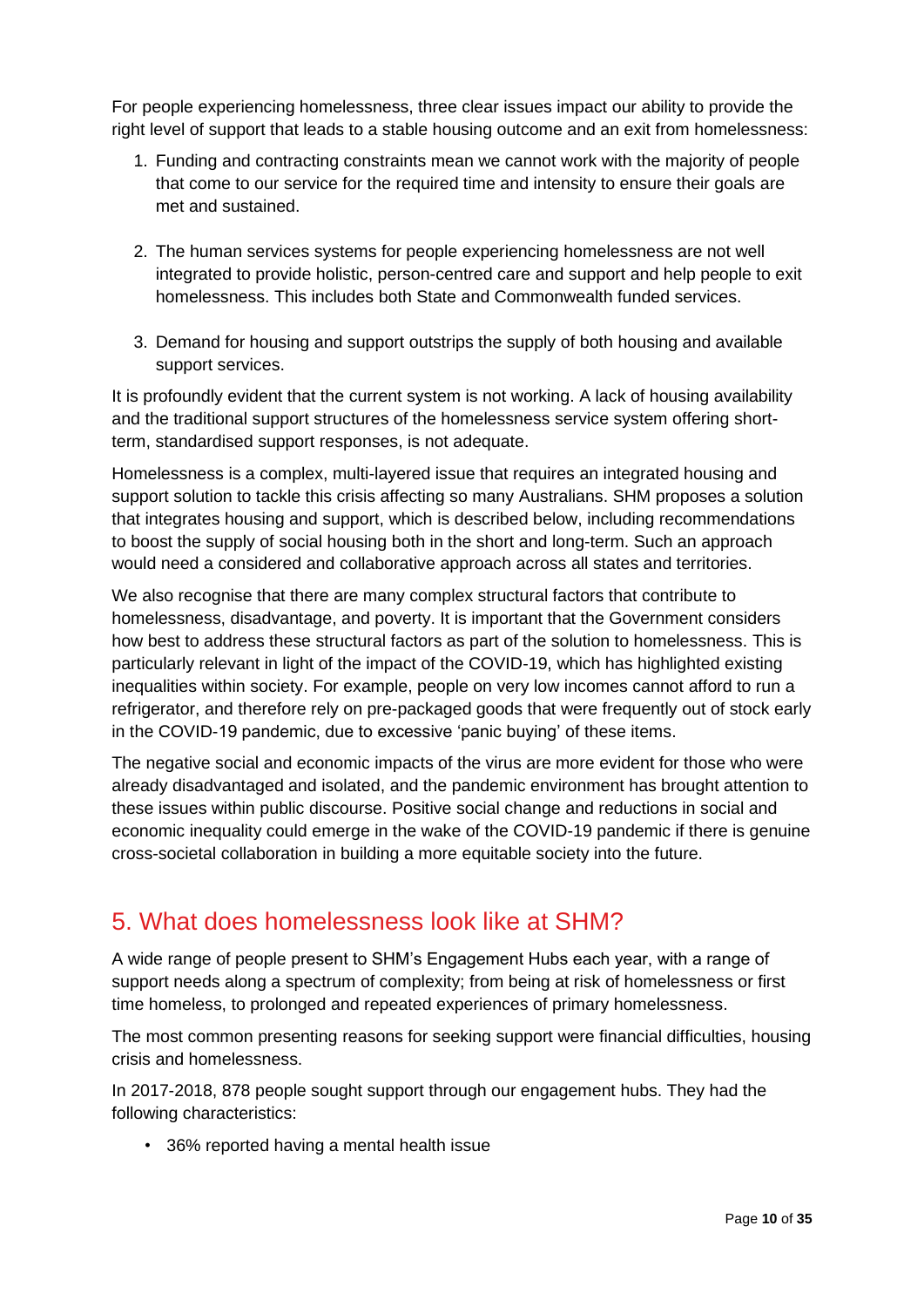- 19% had been homeless for over a year and 22% could not remember when they last had a permanent address
- 31% were sleeping rough on presentation
- 57% identified as male
- 10% identified as Aboriginal or Torres Strait Islander
- 50% were aged between 35 and 54
- 16% were from a culturally and linguistically diverse background

Over the last 15 years, we have seen some change in the demographics of our clients attending the Engagement Hubs.

Comparing client surveys completed in 2006, 2008 and 2010, we are seeing increasing proportions of female clients. In 2006, our Engagement Hub data showed that 72% of our clients were male and 27% female, in comparison to 57% male and 43% female in 2018.

We have also seen an increase in clients identifying as Aboriginal or Torres Strait Islander, 5% in 2006, compared to 10% in 2018; and from culturally and linguistically diverse backgrounds, 9% in 2006, compared to 16% in 2018.

However, the age profile of our clients has remained relatively stable, with the average age hovering around 45 years over that time.

## <span id="page-10-0"></span>5.1 Crisis and transitional homelessness support before COVID-19

We estimate 7,000 people attend SHM's engagement hubs every year. Most are experiencing homelessness or at risk of homelessness. Our engagement hubs operate 365 days a year, allowing us a unique opportunity to assertively engage this community, by building trust and a relationship with the people who visit, that will result in a pathway to individualised support.

Between 750 and 900 people engage with our crisis and transitional homelessness support services, funded by the Victorian Government through our engagement hubs each year. Most of this support is for six or thirteen weeks to obtain and sustain housing, which is not long enough for many of the people who visit us to achieve their goal to exit homelessness.

SHM supplements government funding with resources from our own revenue generated through fundraising and our opportunity shops to meet the demand at our engagement hubs, and to provide pathways into formalised supports.

In the last five years, the average number of support periods provided per person has increased from 1.4 to 1.7. Approximately 30% of clients require at least two support periods, with some clients receiving five or more support periods over a 12-month period. These changes indicate an increase in the complexity of clients' needs. We see two key contributing factors to these changes.

Firstly, we have seen increasing numbers of people present without housing, rising from 29% to 46% in the last five years (Figure 1). There are also increasing numbers of people who are at risk of losing their housing and need support to prevent them from falling into homelessness.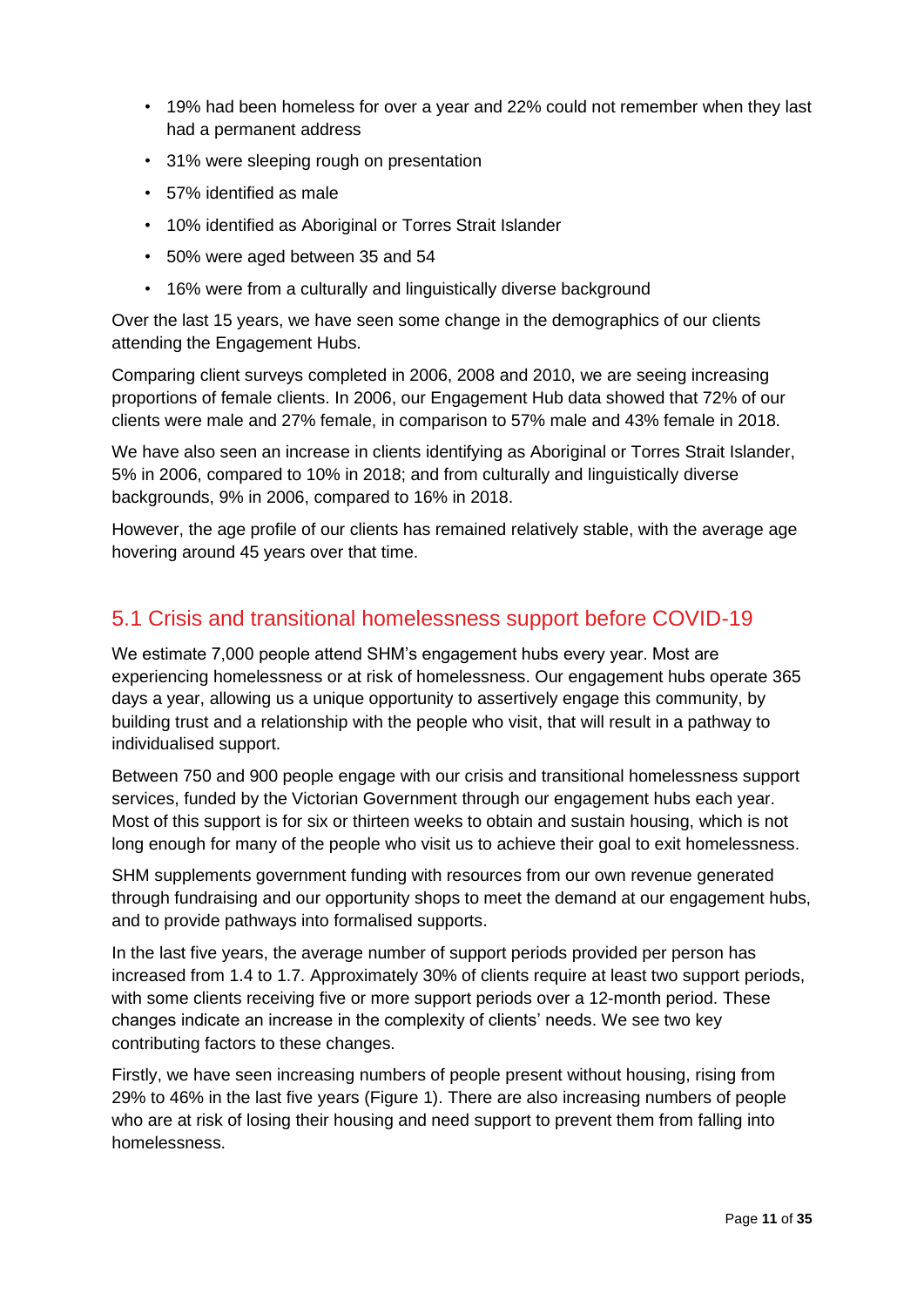

Figure 1: Clients presenting and exiting SHM services without housing

The difference in housing outcomes for people who arrive at SHM services with and without housing is quite stark. Of those presenting at our services with housing at risk (54%), SHM successfully supported 96% to sustain their housing. However, of those without housing (46%), only 11% were housed at the end of their support.

In five years, the number of people exiting our services without a housing outcome has increased from 19% to 43%. This includes those exiting into emergency accommodation, hotels, improvised dwellings, vehicles and rough sleeping. These outcomes reflect the decreasing supply of social housing available in Melbourne.

Homelessness Australia highlighted the number of people seeking assistance from homelessness services over the past six years has increased by 75%. This far outstrips the growth in numbers of people receiving the JobSeeker Payment (formerly known as Newstart) over the same period (28%).

People who are accessing our services are a broader group than those who are experiencing primary homelessness. Many are housed but experience other difficulties; or are at risk of losing their tenancies that have led them to seek support from specialist homelessness services. In some cases, our clients access the Meals Program without ever requesting further support from SHM. However, by providing meals and other services to everyone, alongside pathways into case management and referrals to other services via the Engagement Hub, we can build rapport with people who are vulnerable, and ensure they feel safe before entering the homelessness service system in a formal way.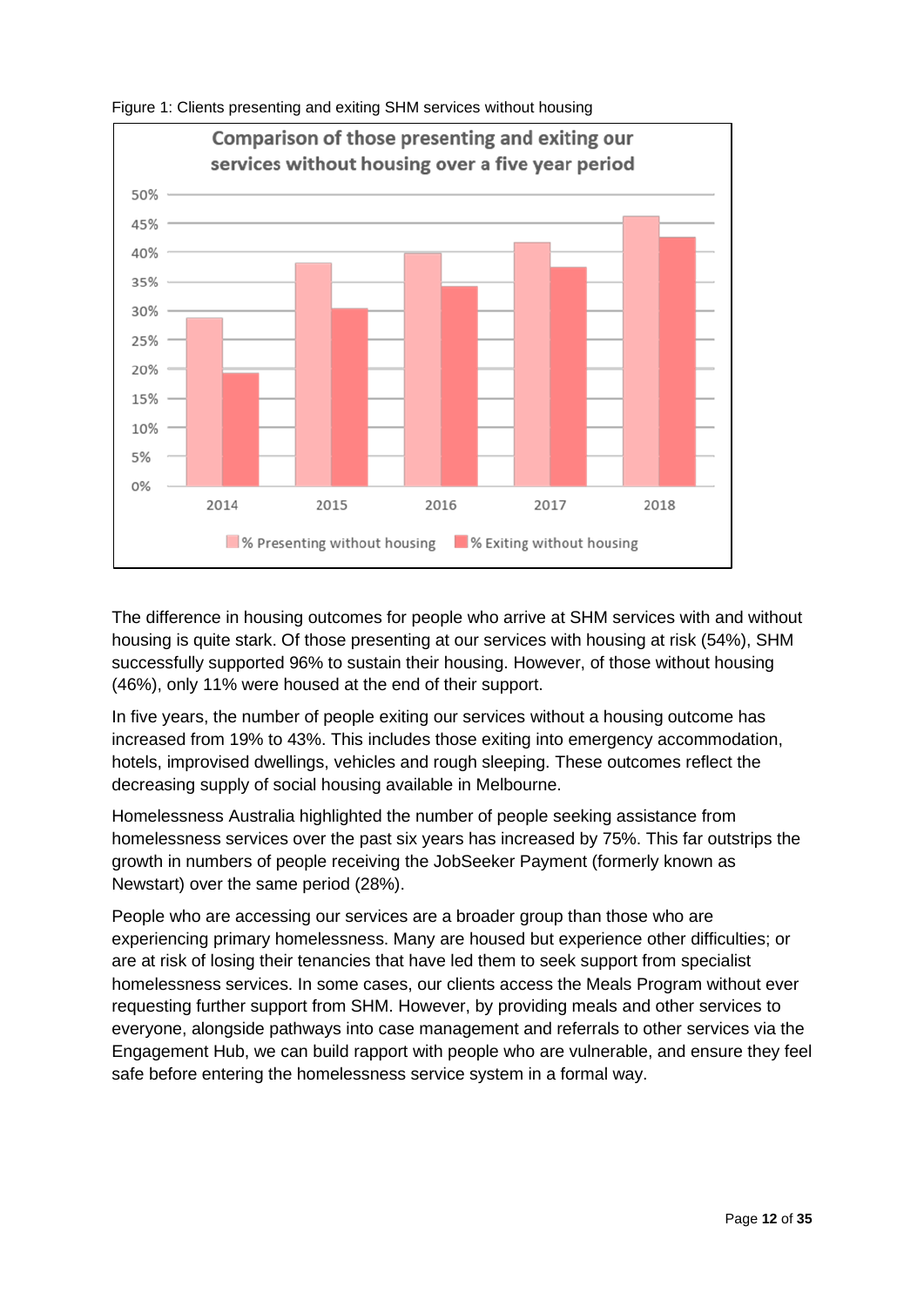# <span id="page-12-0"></span>5.2. Complexity of clients' needs

SHM is seeing an increasing complexity in our clients' needs, due to their experiences of trauma, mental illness, alcohol and drug issues and complex health conditions.

#### *Mental illness and trauma*

In particular, we have seen increasing numbers of support periods being provided to people who are experiencing mental illness. The number of clients who present with mental health concerns to our engagement hubs has risen to 36% in 2018, with a further 51% unclear regarding their mental health status.

This indicates that the mental health support provided by the primary health care system is insufficient, unaffordable, or a combination of the two; and as a result, people do not receive support, or an accurate diagnosis prior to being in crisis. SHM found that many of our clients have received a series of misdiagnoses, which hampered their recovery.

Between 91% to 100% of people experiencing homelessness have experienced at least one major trauma in their lives. In comparison, only 57% of the general population have experienced at least one major trauma in their lives (O'Donnell, Varker & Phelps 2012).

Homelessness, exposure to trauma and mental illness are intrinsically linked. Trauma can be both a cause and consequence of homelessness. Trauma can have long-lasting effects on all aspects of someone's life, including how someone thinks, feels and behaves. Trauma increases the chance of anxiety, depression, substance misuse, employment problems and suicide.

Most people who experience homelessness also experience at least one psychiatric disorder, and the prevalence of these disorders is much higher than in the broader community (O'Donnell, Varker & Phelps 2012). Mental illness can be a result of experiencing homelessness, due to the repeated exposure to trauma and how trauma impacts on an individual's health and wellbeing.

People we see at SHM are often not treated by the mental health system until they are visually unwell, at serious risk of self-harm, or harm to others. From there, the road of recovery is often long, and complex given their exposure to trauma and experience of social exclusion.

It is therefore crucial to prevent homelessness; or reduce its' length and severity to ensure individuals do not suffer repeated exposure to trauma, and increased risk of mental health issues developing as a result of the experience of homelessness.

#### *Alcohol and other drug issues*

Problematic alcohol and drug use can be both a cause and a consequence of mental illness. Alcohol and other drugs are frequently linked to trauma and can be an outlet to manage the impact of trauma.

However, people may be denied access to mental health services or a mental health assessment if they are not drug-free. In addition, individuals are often excluded from accessing drug and alcohol and/or mental health services until they are housed.

For people experiencing homelessness with mental illness and problematic drug and alcohol use, the rapid housing principles that underpin our service model are vital and are not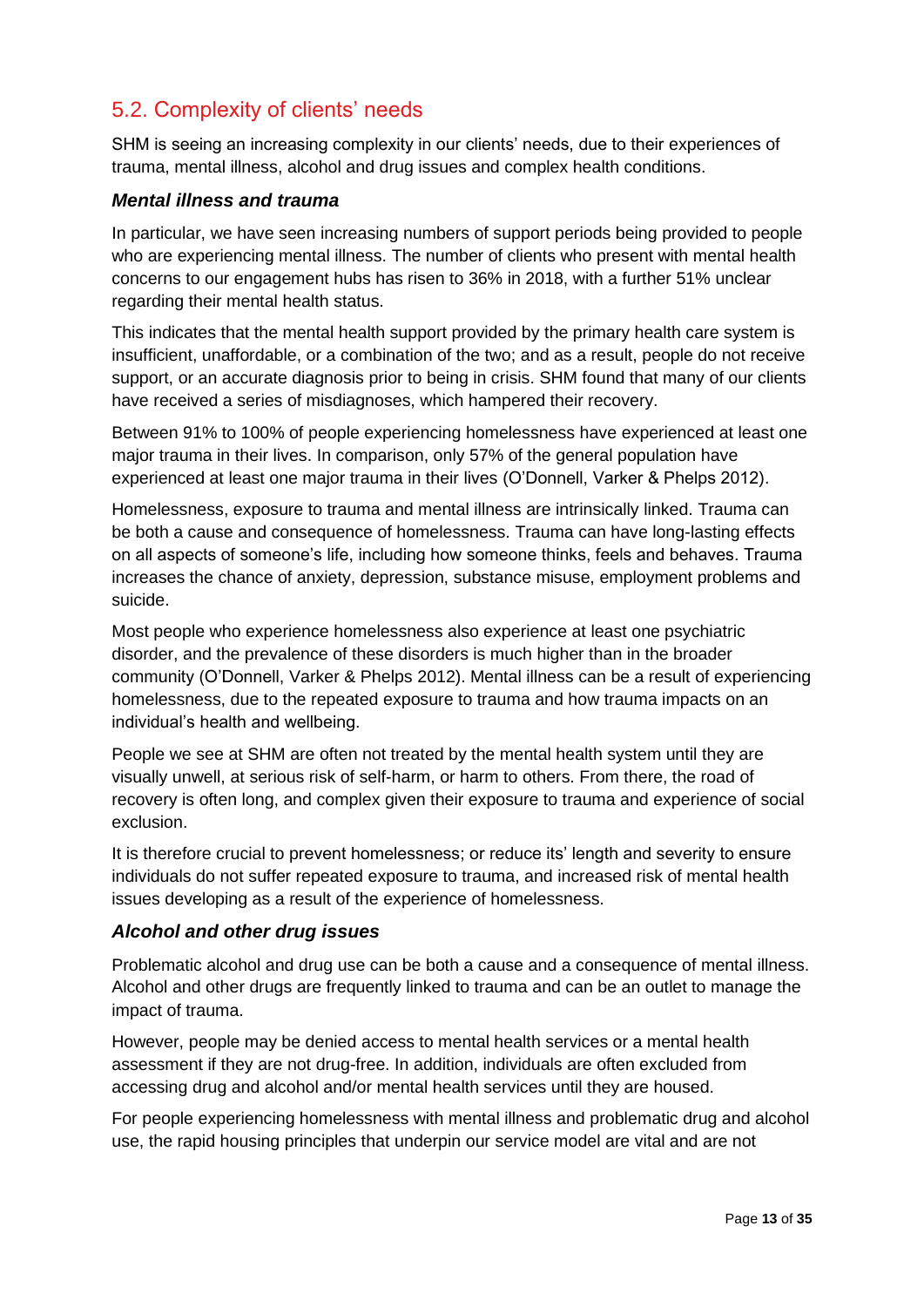contingent on people being engaged in treatment or support in order to be eligible for housing.

The social housing waitlist in Victoria is extensive, and many people 'bounce' between various types of homelessness – rough sleeping, couch surfing, transitional housing and crisis accommodation.

These factors increase their vulnerability and expose them to further trauma. Furthermore, their mental health and substance use issues are not addressed, and their experience of homelessness is prolonged and repeated.

#### *Complex health conditions*

Many of our clients experience long-term and repeated periods of homelessness, which leads to significant health vulnerabilities, chronic conditions and disabilities, due to a lack of intervention or mismanagement over an extensive period (such as diabetes, heart problems, and liver disease caused by long-term alcohol misuse).

Years of isolation, rough sleeping and tenuous accommodation can make it difficult for people to trust professional staff. The longer a person has been stuck in cycles of homelessness, the more complex it is to end their homelessness.

We know people with histories of being homeless can live independently with assistance to sustain their home, but for this to occur, there must be appropriate, rapid access to affordable and safe housing.

Unfortunately, this is frequently not the reality, with growing waiting lists for social housing and lack of affordable supply in the private rental market, people are languishing, stuck in the homelessness experience.

As a result, many people, particularly single adults, are forced into sub-standard boarding or rooming houses and other insecure or inappropriate housing options that do not meet their needs and do more harm to their already complex lives.

# <span id="page-13-0"></span>6. Homelessness, inequality and COVID-19

For people who are sleeping rough, or live in inappropriate or overcrowded accommodation, the risk of contracting COVID-19 is higher, due to the inability to maintain a physical distance from others, lack of control over their living environments and the potential lack of access to sanitary facilities. This also means that unless an opportunity to self-isolate is provided, it is more likely that people in these circumstances will spread the virus to others, which is of severe concern.

People with increased health vulnerabilities are also more at risk of becoming severely unwell from commonplace illnesses such as the common cold and influenza, as well as COVID-19. People experiencing homelessness and chronic disadvantage are also less likely to seek medical assistance for health concerns, meaning that by the time they access help, their conditions are chronic and poorly managed.

Early in the pandemic, homelessness providers were able to swiftly and efficiently access vacant hotel accommodation to house rough sleepers – particularly in Melbourne and Sydney. Approximately 1,000 people housed in inner Melbourne in the first four weeks of lockdown, a clear indication of the unmet need of social housing at that point in time.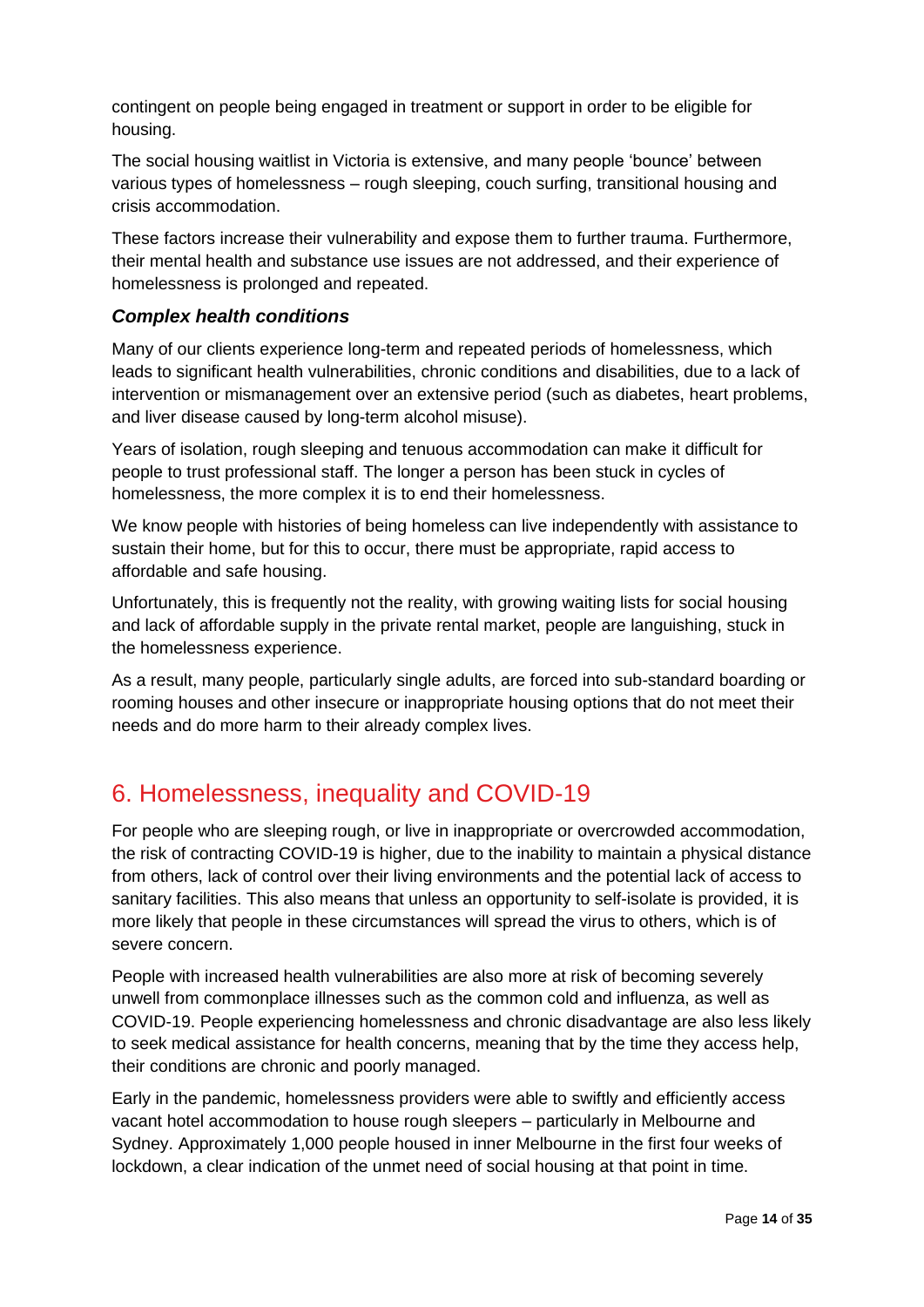This initiative should be commended and was essential in preventing a mass outbreak of COVID-19 in homeless communities across Australia that has so far been avoided. However, as COVID-19 restrictions have eased across the country since the curve of the outbreak has flattened to a manageable level, these people will be forced back onto the streets if they are not provided with alternative housing.

This then becomes a health issue, as well as a homelessness issue – people who are rough sleeping are simultaneously more likely to contract the virus, and to spread it to other people – and this cannot happen if we hope to minimise and contain future outbreaks of the virus and rebuild society. To prevent it, a clear strategy for how to ensure housing for people who are temporarily housed is essential – which will need to include investment into social housing.

The *Make Social Housing Work* report (Victorian Housing Peaks Alliance, 2020) calls for the building of 6,000 social housing units per year in Victoria over the next ten years. This will create a more permanent solution for people who have been temporarily housed to due COVID-19, as well as for those who will become increasingly vulnerable due to unemployment as a result of the pandemic. It is arguable that similar quantities of social housing will need to be provided in all states and territories in order to meet this demand, and how this can occur will be discussed in Section 9.

## <span id="page-14-0"></span>6.1 Centrelink payments and COVID-19

We acknowledge the mammoth changes provided to the Commonwealth income support system in response to the COVID-19 pandemic as well as financial assistance to businesses to keep their staff employed. These changes have been swiftly implemented, and are hugely beneficial to many Australians, not only those in receipt of government assistance prior to the pandemic.

However, many of the jobs lost as a result of the crisis will not return at all, or not within the next 6-12 months, particularly those in hospitality, entertainment and the arts, travel and tourism, and retail – especially if physical distancing restrictions are maintained within enclosed spaces for an extensive period of time.

These industries have higher proportions of low-income earners, women, and young people, which also means that they are likely to be the hardest hit by the pandemic, and most at risk of poverty and homelessness in the medium to long-term.

Without significant investment into social housing, to support those who were already disadvantaged, and those who were previously in a secure financial position, homelessness in Australia will inevitably worsen.

For those who were already experiencing extreme disadvantage and poverty prior to the pandemic, the Coronavirus Supplement of an additional \$550 per fortnight (announced on 22 March 2020) for eligible recipients, as well as the \$750 Economic Support Payments provided to a wider group of eligible recipients has made a significant positive impact on recipients of these payments, alongside the suspension of mutual obligation requirements for payments throughout the pandemic.

The JobSeeker Payment of \$565.70 per fortnight, for a single person, the combined with the \$550 Coronavirus Supplement, brings their total payment to \$1115.70 per fortnight. This change has dramatically improved the quality of life for recipients in the short-term. However,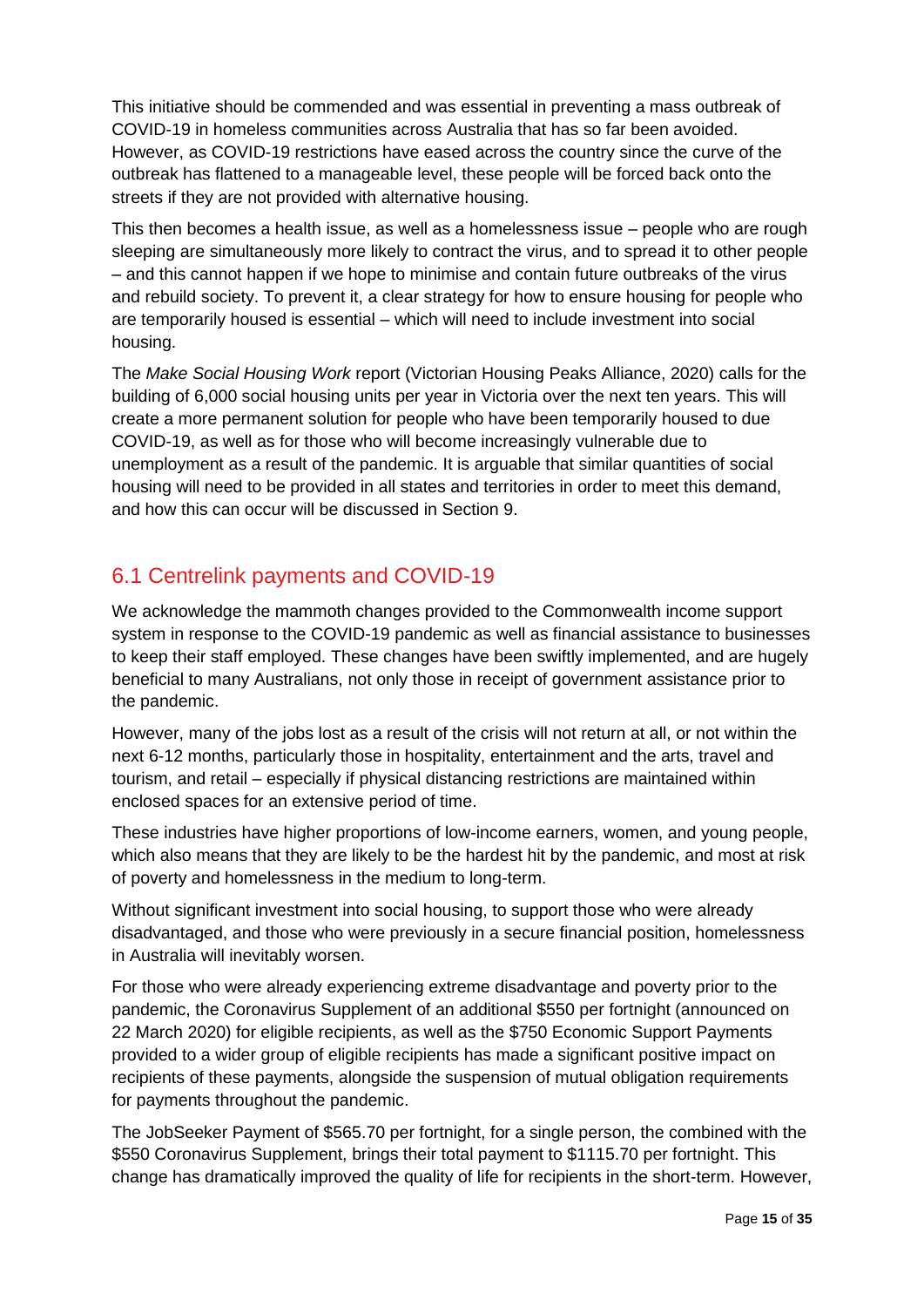these changes have been described and clearly indicated as being temporary measures during the pandemic, with the current date to revert to the prior rates from 24 September 2020.

Yet the evidence that they must be maintained, particularly considering the likely longevity of the virus and its' impacts is overwhelming. Until March 2020, the unemployment benefit payment in Australia had not been adjusted in real terms since 1994. Since then, Australia has undergone a transformative change in the way we live, work and interact with each other – on an individual level, collectively as Australians and geopolitically as a player in the global economy.

The Victorian Department of Health & Human Services (DHHS) conducts quarterly rental reports, to examine availability and affordability of the rental market. In December 2019, the median weekly rent was \$400 across both regional areas and metropolitan Melbourne (DHHS 2019). The rate of the JobSeeker payment without the Coronavirus Supplement at \$282.85 per week is nowhere near enough to meet basic housing needs, even with the additional full rate of Commonwealth Rent Assistance (CRA) of \$69.80 per week.

Given eligibility for maximum rate of CRA requires rental payments to be at least \$310.73 per week, someone would be left with \$28.10 per day to meet all other needs – food, bills, transport, and clothing. A spend of any more than 30 per cent of income on rent (in this case,  $$105.79$ ) per week is the definition of housing stress for people on a low income – a nationally accepted benchmark. It is estimated at least 40 per cent of people receiving CRA are in this position. This means that recipients of the JobSeeker payment, as well as other Centrelink payments, are living well below the poverty line, and this has been the case for well over a decade.

Low-income single person households face the most difficulties in accessing affordable rental housing, due to such a limited supply of affordable one-bedroom dwellings. In December 2019, DHHS found that just 0.4 per cent of one-bedroom dwellings let in the December quarter were affordable to low-income singles across Melbourne, and 2% in the state of Victoria. In comparison to March 2000, the earliest records of this data collection, 5.5% of one-bedroom dwellings were affordable for the same cohort, and 19.1% across the state (DHHS 2019).

Anglicare Australia recently conducted its annual Rental Affordability Snapshot in March 2020. This year's study was completed just after the COVID-19 changes to the welfare system for the following six months. This provided a unique opportunity to compare rental affordability under 'business as usual' arrangements against what would happen for people on government assistance if the Coronavirus Supplement were made permanent.

Of the 69,960 properties studied on 21 March 2020, just three properties in the country were affordable and suitable for single people receiving Youth Allowance, and only nine for a single person receiving the JobSeeker Payment (Anglicare Australia, 2020). For single people receiving the Disability Support Pension, only 245 were affordable and suitable, and for single people receiving the Age Pension there were 526 (Anglicare Australia, 2020).

If the Coronavirus Supplement was made permanent, there would be 624 properties (0.9%) that would be affordable for a single person receiving Youth Allowance, and 1,040 properties (or 1.5%) that would be affordable for a single person receiving the JobSeeker Payment. This is still a small number, but it is indicative of how much difference the changes to income support associated with the COVID-19 pandemic have made to people receiving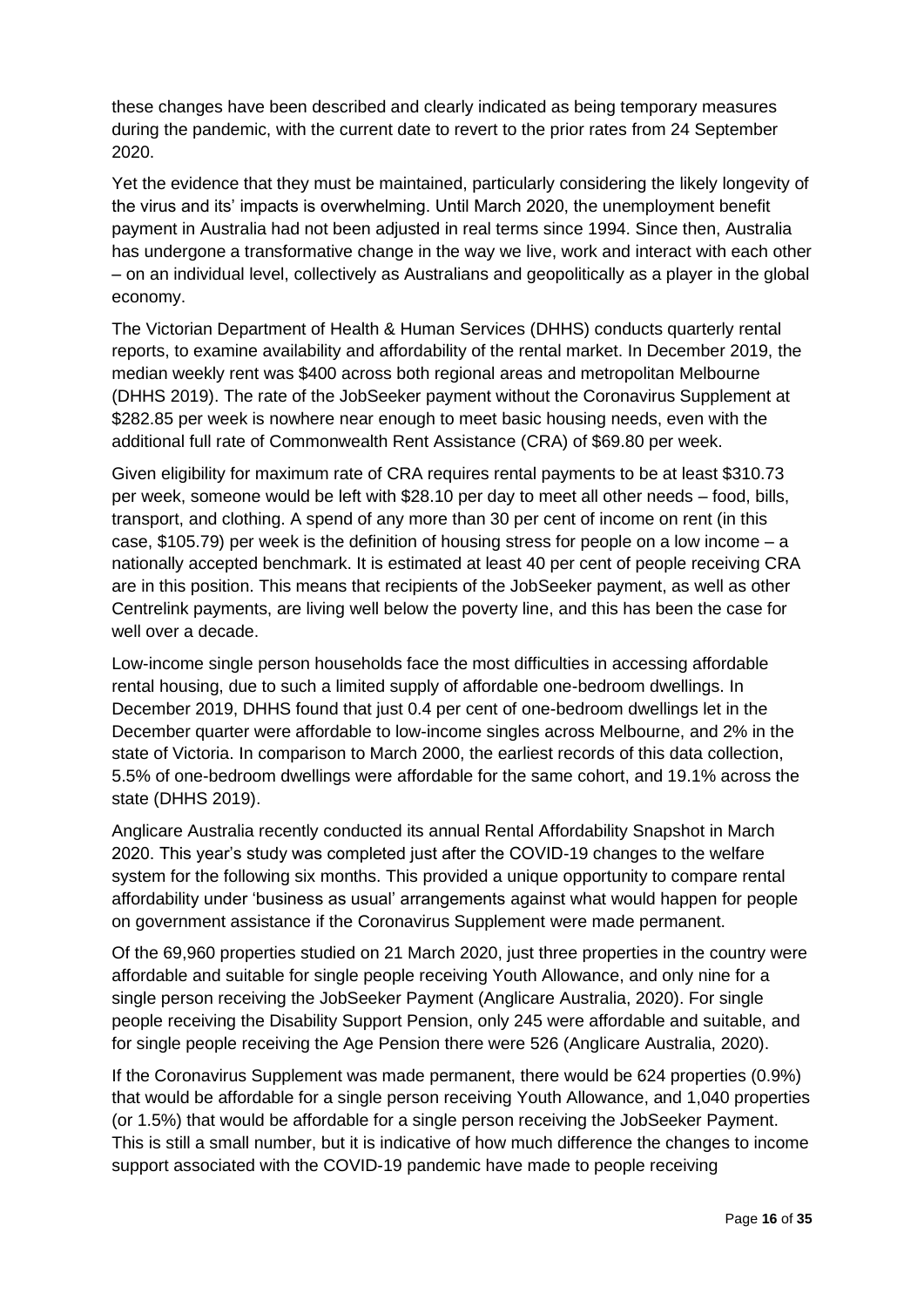Commonwealth income support. For single people on the minimum wage, only 1688 properties (2.4%) were affordable.

For people who receive the Age or Disability Support Pensions, however, there would be very little change as these payments were not included in the Coronavirus Supplement and were only adjusted slightly based on a recent CPI increase in March 2020. As a result, people receiving these payments have been left behind, even with the Economic Stimulus Payments of \$750.

It is simply not possible for people to get back on their feet without housing, and many lowincome Australians are experiencing extreme financial hardship, struggling to make ends meet in private rental. These changes confirmed what was well understood within the community – that the previous rate of the JobSeeker Payment, formerly known as Newstart, as well as other Centrelink payments are too low to meet basic living standards and mean that poverty becomes entrenched in their lives.

Many SHM clients receive Commonwealth income support and have been extremely grateful for the temporary changes to payments associated with COVID-19, as many clients have been subsisting on insufficient payments for several years. The present environment provides SHM staff with a unique opportunity to support clients to learn budgeting skills, and to pay off debt where it has accumulated and rebuild their lives.

The Senate Community Affairs References Committee conducted an Inquiry into Newstart (now known as the JobSeeker Payment) and related payments in 2019. The report was released in April 2020, and the Committee recommended that the Australian Government immediately undertake a review of the income support system to ensure that all eligible income support recipients do not live in poverty.

The Committee also recommended increases to the JobSeeker Payment, Youth Allowance and Parenting Payments once the Coronavirus Supplement is phased out, also to ensure that recipients of these payments do not live in poverty – even further evidence that a permanent change to Australia's welfare system is absolutely necessary (Commonwealth of Australia, 2020).

The Australian Government has a unique opportunity provided by the COVID-19 pandemic to reframe the entire welfare support system into one that ensures people who are not employed, or on low incomes, do not live in poverty. This is essential to break the cycle of reliance on the crisis-orientated system, on emergency hospital presentations and contact with the police and the justice system.

This is particularly important once the COVID-19 pandemic subsides, to ensure that people experiencing disadvantage are not further left behind by the impact of this crisis. Essential to this process is a welfare system that provides income support at a level that allows for an acceptable standard of living and prevents poverty, disadvantage, and homelessness.

*Recommendation 1:* That the current payment rates of the JobSeeker Payment, Youth Allowance and Parenting Payment, inclusive of the Coronavirus Supplement, are maintained after 24 September 2020, and that all types of Centrelink payments are independently reviewed annually and adjusted to ensure they meet basic living standards for all recipients.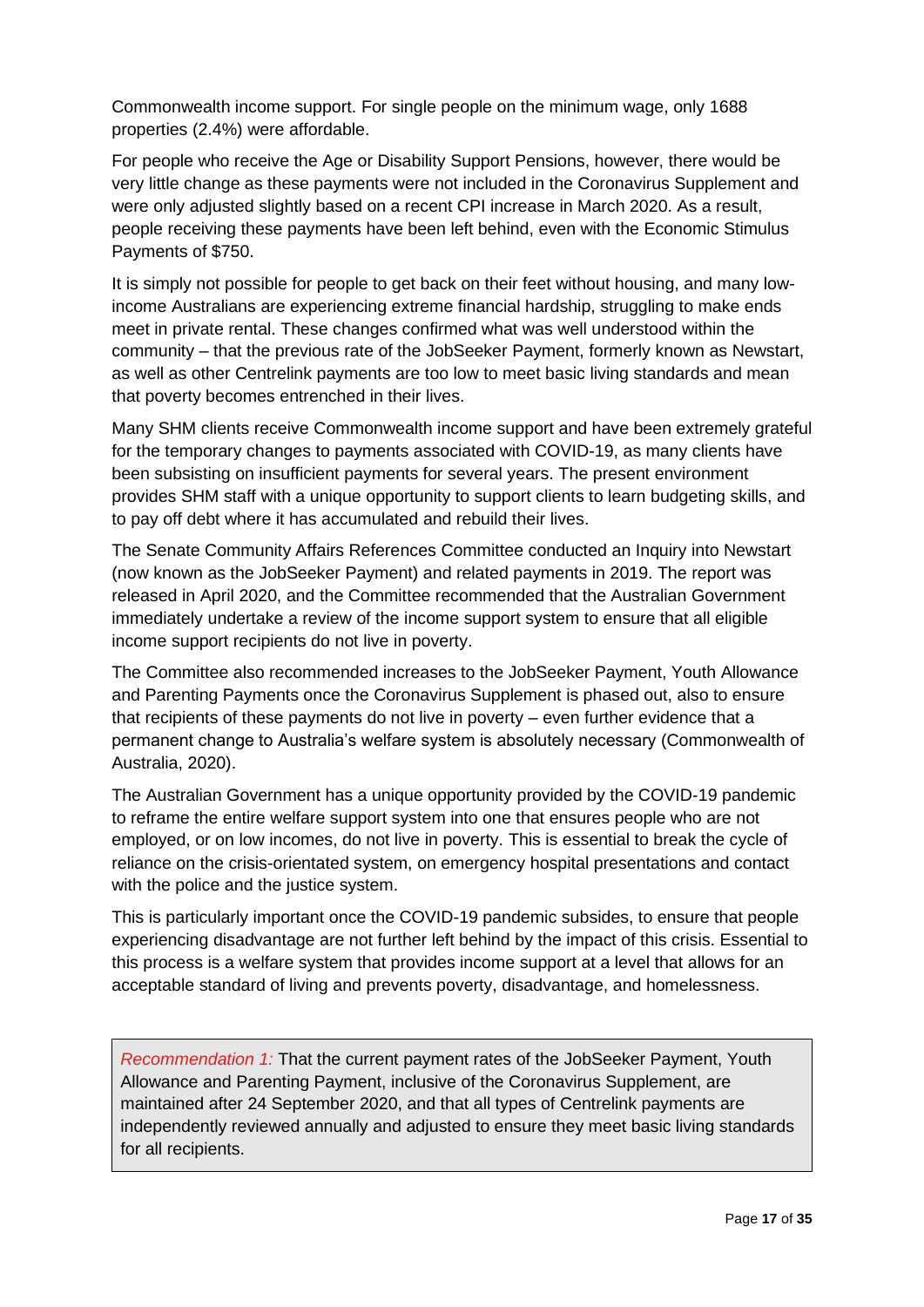## <span id="page-17-0"></span>6.2 Moratorium on rental evictions and mortgage relief

On Sunday 29 March 2020, the Commonwealth Government announced a six-month ban on landlords evicting residential or commercial tenants who are unable to pay their rent due to having lost income due to the virus lockdown (AHURI, 2020a). There has been a significant effort by the State and Territory governments to support this through amending their jurisdictional residential tenancy legislation, and providing financial assistance to renters via grants, such as the Coronavirus (COVID-19) rent relief grant in Victoria (DHHS 2020).

Banks are also providing mortgage relief to both owner-occupiers who have lost income, and landlords with loans on a rental property where the tenants are unable to pay their rent, but interest will continue to accumulate on the loan, which comes at a longer term cost. It is important for financial institutions to continue to support their customers to ensure they are not at risk of defaulting on their loans and risk losing their housing.

At this stage, it is unclear how tenants will be required to repay their rent after the six-month period, assuming that they are able to resume work at prior levels of employment or obtain another job quickly. It is possible that households would be expected to repay their rental arrears, alongside their current rent; and that mortgage repayments will need to be increased. It is also possible that private landlords may need to quickly sell tenanted properties, causing significant disruption for their tenants who may then need to relocate if the purchaser does not want to maintain the existing tenancy.

At best, this 'double rent'/increased repayment scenario would reduce households' spending capacity, and therefore limit Australia's ability for economic rebound after the pandemic (AHURI 2020b). If households cannot pay rent or service their loans, they may well be at risk of losing their housing, and be exposed to homelessness. This can be prevented with a clear national strategy and strong collaboration with all relevant parties, to ensure this does not occur.

*Recommendation 2:* That the Commonwealth and State and Territory governments collaborate with landlords and financial institutions to prevent private tenants from being forced to repay their accumulated housing costs at an unaffordable rate, risking eviction, homelessness, and exposure to trauma.

## <span id="page-17-1"></span>6.3 Social impacts of COVID-19 on disadvantaged communities

It will take many months or years to understand the full impact of the COVID-19 pandemic on Australian and global society, from a health, social and economic perspective. However, the experience of clients themselves, and of organisations and their staff is important in understanding the personal and social impacts of the crisis as it is occurring.

SHM staff report that the most prominent topic brought up by clients as part of their engagement with them is loneliness and social isolation. For clients who regularly attend the Dining Hall for meals; the need to receive a take-away meal option and physically distance themselves from their community members and friends is extremely unsettling and distressing.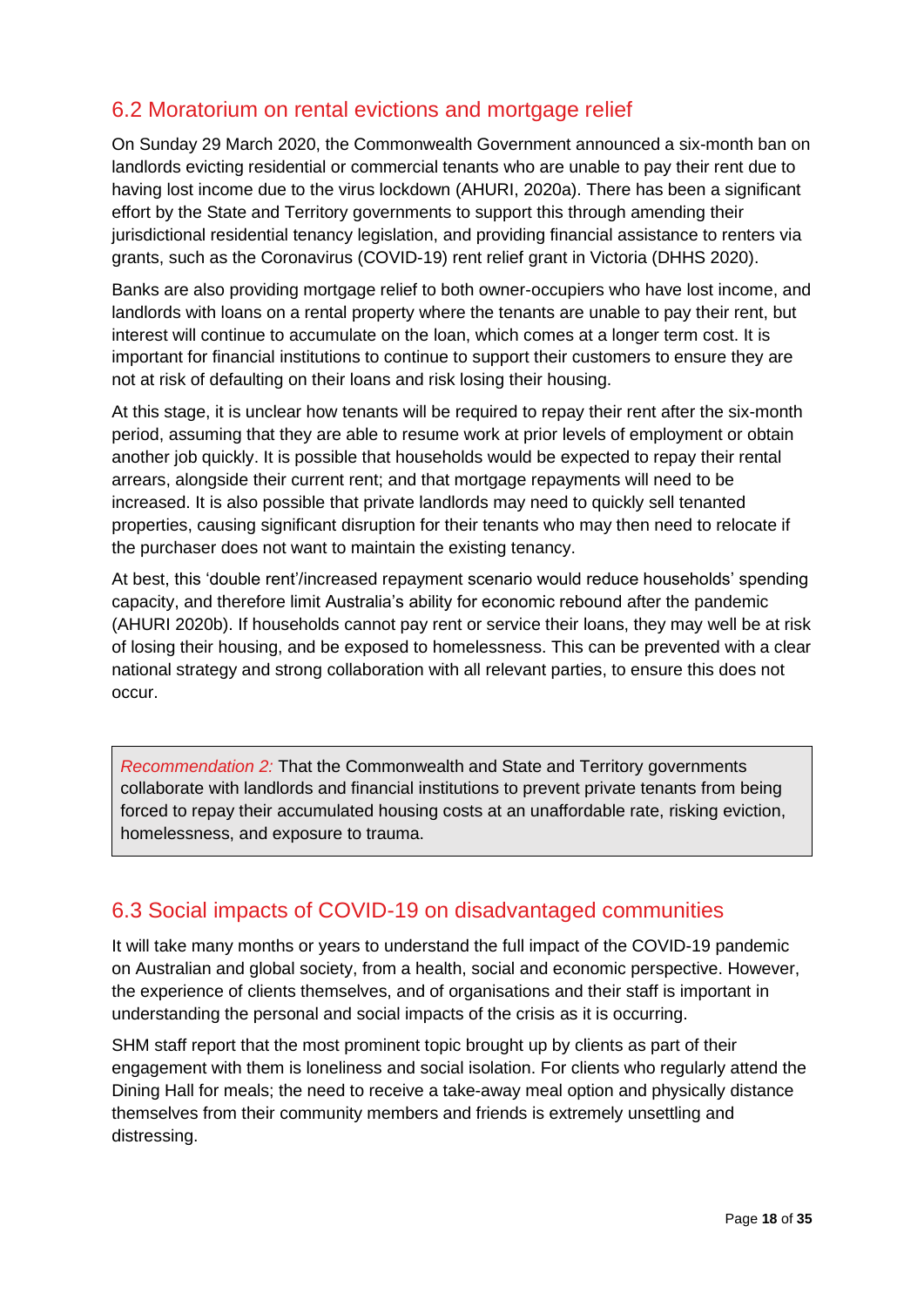SHM has made a concerted effort to maintain connections with clients, including those who we see on a sporadic basis. We have provided over 50 mobile phones to clients who were unable to access one and have delivered hampers of food and other supplies to clients who have needed material assistance as a result of the pandemic.

The need to provide case management services remotely has been challenging for both clients and staff. We are aware that for many clients, feelings of isolation, poor mental health and well-being, demotivation and increased substance use are likely to be occurring, even when clients are not able to communicate this. Staff providing intensive case management have a unique opportunity to support clients to navigate change in such a complex environment and assist them to make positive changes to their lives.

## <span id="page-18-0"></span>6.4 Technological disadvantage

Digital technologies, such as the internet, video chat and mobile phones facilitate social connections between human beings while being physically separated. Access to these technologies, while commonplace in Australia are still limited to those with the means to purchase them, and the skills to use them effectively and safely.

The 'digital divide' within Australian society will inevitably rise – those with limited access to technology are unable to participate in social interaction in the new environment and will continue to miss out into the future. People experiencing disadvantage and homelessness have very minimal access to technology and are often difficult to engage. SHM has been able to provide mobile phones to clients during the pandemic, in order to prevent disengagement from our services.

An associated concern is the rise in cashless payments to prevent the spread of COVID-19, where many businesses are now actively encouraging contactless transactions (such as debit or credit card 'tap and go' payments, or mobile phone payments) when purchasing goods and services, or refusing to accept cash at all during the pandemic. The Reserve Bank of Australia's 2019 Consumer Payments Survey indicated that the use of cash payments has declined from 69% in 2007 to 27% in 2019 (Caddy et al., 2020). However, they have recognised that lower-income households are more likely to use cash, as well as older Australians, and some consumers are still heavily reliant on cash to make payments; and moves towards a cashless society risks leaving vulnerable people who have minimal access to both technology and funds behind. This has occurred in Sweden, where only 2% of payments are made with cash, but the government halted removal of cash as it was having significant negative impacts on vulnerable people (Commonwealth Bank of Australia, 2019).

Technological disadvantage is becoming clear challenge within Australian society, particularly in the wake of the COVID-19 pandemic and should be examined long-term to ensure that disadvantaged communities do not become further disadvantaged by a lack of access to technology.

## <span id="page-18-1"></span>6.5 Demographic changes at SHM

Over the course of the COVID-19 pandemic, SHM has seen some changes in who has presented to our Engagement Hubs during the pandemic. Sacred Heart Central highlighted that they have provided meals and other support to several clients who newly presented to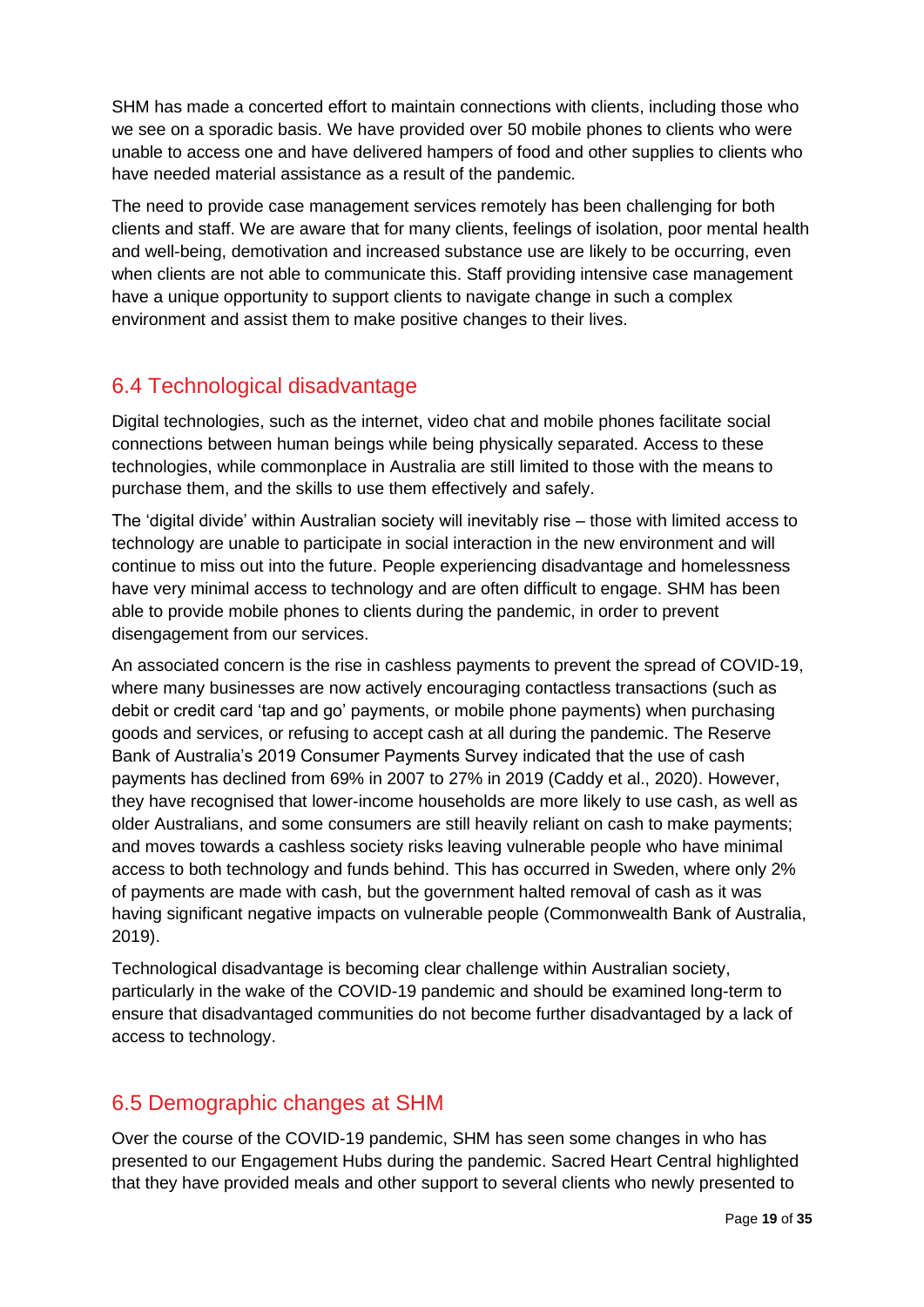our services, who were not experiencing or at risk of homelessness prior to the COVID-19 pandemic.

These individuals have indicated that they previously worked in the 'gig economy' and hospitality and lost their employment due to the COVID-19 restrictions and are not Australian citizens or permanent residents. This includes temporary migrants, working holidaymakers, partner visa holders, international students, and New Zealand citizens who hold a nonprotected Special Category Visa. People who are in Australia on these visas are ineligible for Centrelink payments or Medicare and would not qualify for the JobKeeper Payment from their employers to provide financial assistance.

In some cases, we have been able to refer clients who had lost their housing into motel accommodation, where they would not generally be eligible for crisis accommodation based on citizenship criteria. We have also been able to support some clients who have lost their employment to sustain their housing when they have been ineligible for financial assistance from the government.

It is deeply unfortunate that the Commonwealth has not included non-permanent residents in its efforts to provide temporary financial assistance to those who have lost their employment due to COVID-19, or to their employers who are able to claim the JobKeeper Payment for other employees within their business. Many temporary residents have made their homes in Australia, and are not being treated equitably, despite their social and economic contributions to society, including filling skill gaps in the Australian workforce and paying income tax. This demonstrates a lack of consideration into the welfare of thousands of people who call Australia home, and have for some time, and it is unrealistic and unfair to ask them to simply 'pack up and leave' due to the pandemic.

Such an oversight has significant impacts on the health and wellbeing of these people, who are more likely to be exposed to trauma while experiencing homelessness, and on community sector organisation who will support them regardless of visa status – but their options for assistance are extremely limited. We believe that the Commonwealth should provide financial and health support for all people who reside in Australia, and especially during the COVID-19 pandemic.

*Recommendation 3:* That non-permanent residents of Australia are made eligible for Commonwealth income support, Medicare and the JobKeeper Payment from their employers, recognising their contributions to Australian society, and the negative individual and societal impacts if such support is not provided to ensure they do not experience disadvantage and homelessness.

# <span id="page-19-0"></span>7. Continuum of Care

Until now, most of the homelessness funding received by SHM from the Victorian government has only enabled the provision of six and thirteen weeks of support to obtain and sustain housing, which is insufficient for many of our clients. Given the limitations with short periods of support, many of our clients receive more than one support period in a year, making it difficult to work towards longer term goals and a sustained exit from homelessness; and we cannot provide adequate support to all clients who present to SHM.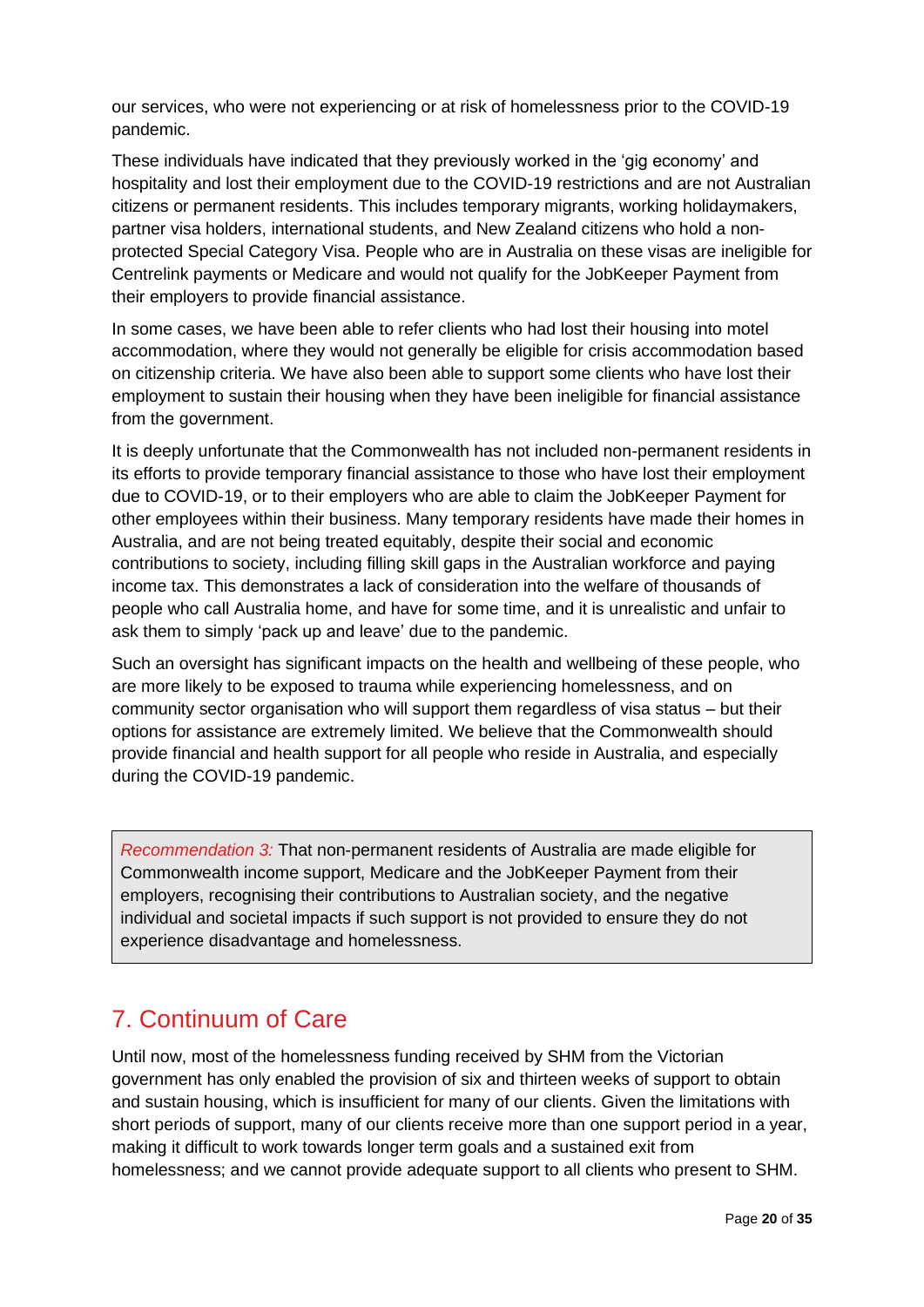This issue is replicated across the homelessness service system. Unison Housing, a large homelessness provider had a similar experience – in a six-year study of their Initial Assessment and Planning (IAP) services, 21 per cent of service users either returned multiple times in one year, or over several years and consumed nearly half of the available support periods (41 per cent) and support days (43 per cent) (Taylor & Johnson 2019).

More recently we have commenced delivery of programs which provided or up to 1 year (GreenLight) or 3 years (J2SI) of support for a limited number of clients, but we are unable to work with everyone due to funding constraints.

SHM believes that homelessness support providers need to have greater flexibility in providing the intensity and length of support required for clients based on their levels of complexity and need.

We propose that a homelessness support should be considered under a continuum of care model, where every client who presents to a service receives the right level and length of support, as well as long term housing matched to their needs.

This would allow organisations to continue to provide support to clients once they have obtained housing, and successfully sustain their housing. This requires an increased supply of social housing to ensure housing outcomes are possible (see Section 9).

Clients experiencing the full spectrum of homelessness would be able to be supported, from intervention to prevent first time homelessness, providing stable housing as quickly as possible to those experiencing homelessness, through to support to sustain housing for those who may have experienced prolonged and repeated episodes of homelessness.

For this to work effectively, universal and specialist health and human services need to work collaboratively and effectively to provide support to clients across this spectrum.

Specifically, this would achieve the following outcomes:

- People who seek support from specialist homelessness services are supported to find housing, sustain housing, and achieve goals across key outcome areas of housing sustainability, health and wellbeing, social inclusion, economic participation, and independence. They are able to access the right level of support, which can be dialled up and down for their individual needs in any one year.
- People are rapidly assisted into a permanent housing
- People who are at risk of losing their housing are supported to retain their housing and stay out of homelessness
- People across the full spectrum of homelessness are supported to stay out of the cycle of homelessness for good.
- People's use of the crisis and emergency service system is reduced, and costs are avoided for government. Cost reductions have been demonstrated in the health and justice service systems from people moving from homelessness to stable housing.

This model extends response to ending homelessness by:

- Offering people, the flexibility of support required to meet their individual needs; and,
- Matching that support with a safe and secure housing solution that is appropriate to their needs.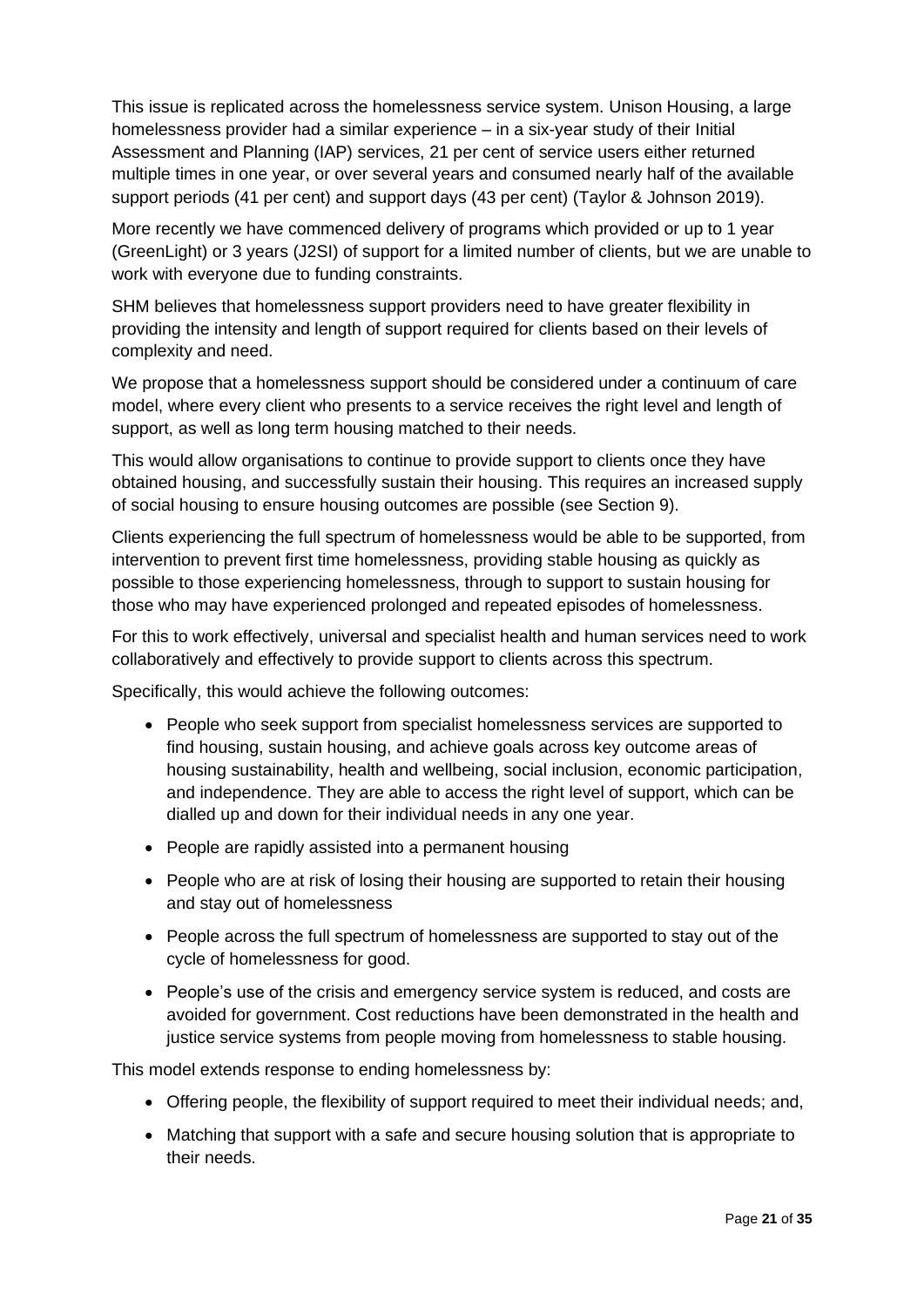• The support model working together with a dedicated housing supply strategy to complement the existing housing options in the sector.

At SHM, every contact with someone is important. Targeting people arriving at our engagement hubs and engaging assertively with them means that people who are hard to reach are worked with directly and purposefully, to ensure tangible outcomes are met.

It is anticipated that due to the global economic impacts of the COVID-19 pandemic, inequality, disadvantage, poverty and homelessness will increase over the coming months and years; potentially to the magnitude of that experienced in the Great Depression that commenced in 1929 and lasted until the outbreak of World War II in 1939. As a result, the Australian government will need to think differently about how to manage the challenges that will arise, and how to prevent an economic depression comparable to that experienced almost 100 years ago. All Australians – citizens and those who choose to live in this country - must be treated with dignity and respect and can rebuild their lives in the wake of this global pandemic.

## <span id="page-21-0"></span>7.1 Assertive engagement and flexible support

Of the people presenting at our Engagement Hub, those for whom the current, standardised support periods of six or thirteen weeks are insufficient had the following characteristics:

- Chronic mental illness
- Long-term housing instability, transience, and homelessness
- Poor physical health, including premature ageing and lower life expectancy
- Physical and intellectual disabilities, including acquired brain injury
- Psychosocial disabilities (mental health conditions)
- Poor literacy and numeracy skills
- Childhood abuse or neglect
- Problematic drug or alcohol use
- Social isolation and disconnection from the human service support system, resulting in significant barriers for accessing mainstream and specialist homelessness services
- Frequently a victim of crime, violence (including family violence), standover and exploitation.

For many, the Engagement Hubs are the only service they access, with many reporting that they do not trust the service system. Support staff at the Hubs aim to support people to overcome feelings of distrust and unease developed as a result of discrimination experienced at mainstream services.

For people who have experienced long-term disadvantage, engagement can take months (or even years) to achieve and requires an assertive and tailored approach. Once people have built trust with our staff, engagement with case management support is possible, and ideally with the right level of resourcing we can work with people to improve their housing, mental and physical health, independence and social and economic participation.

At present, the homelessness service system is not well resourced or flexible enough to accommodate a tailored continuum of care approach.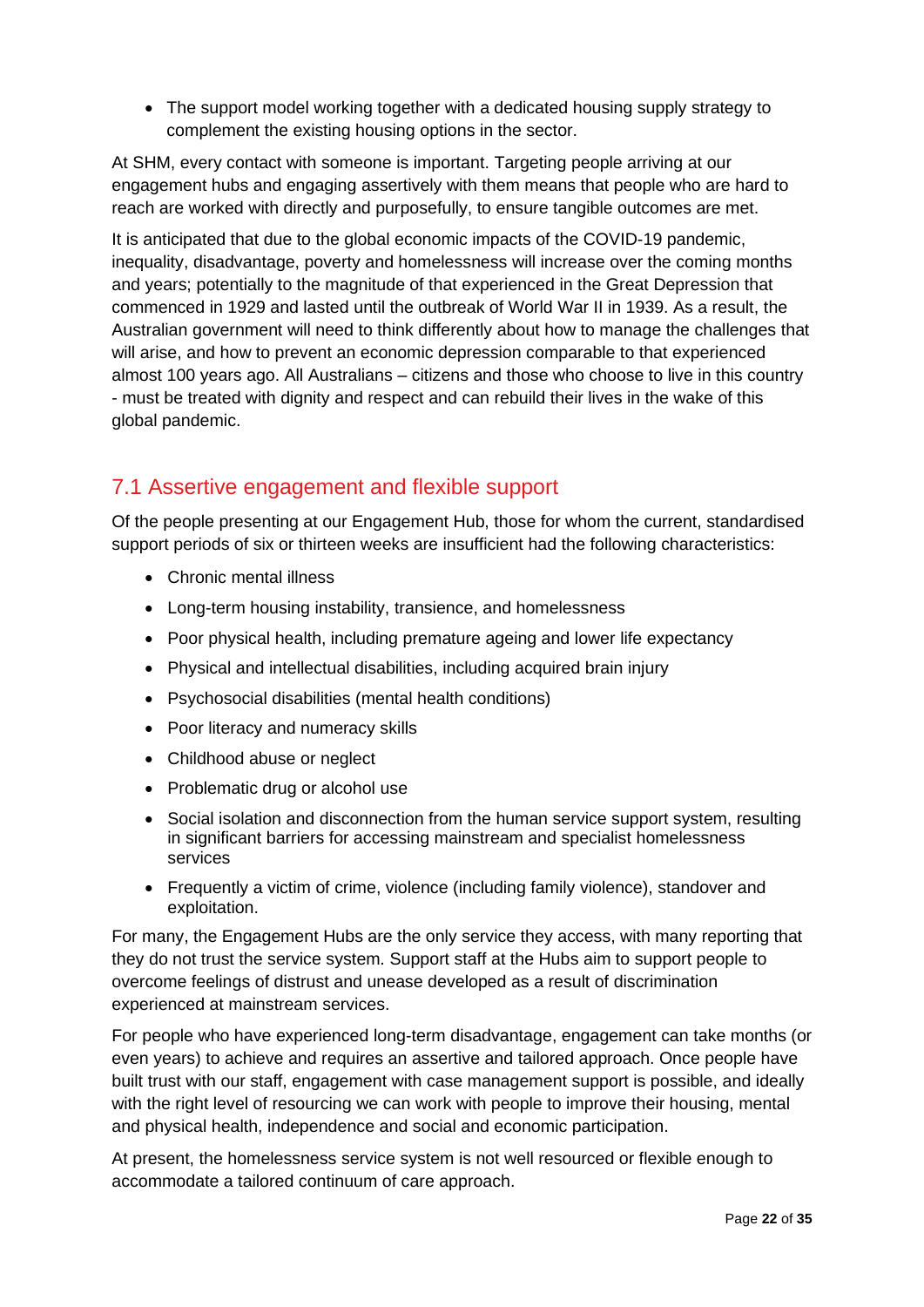The lack of resources and flexibility, coupled with waitlists for specialised support, limited resources, and limited housing options, means that the service system is not responsive.

If someone manages to attend a service, and then cannot readily access the support that is appropriate for their needs, the person will often continue to 'bounce' around the service system, until they are in crisis and come to the attention of police, ambulance or the courts.

Due to the complexity of the support needs and circumstances of many of our clients, such as mental health issues or extreme social isolation, they may find it difficult to attend most service providers to seek support or attend scheduled appointments.

Our Engagement Hubs enable clients to build relationships with staff before engaging in case management is more successful in sustaining the clients' engagement and achieving positive outcomes.

In order to build on our current work, more funding is required to meet demand, alongside moving existing funding to flexible model that is not constrained by episodes of support of six or thirteen weeks.

The Engagement Hubs create pathways into SHM's longer-term wrap around support services with integrated housing solutions - the Greenlight Supportive Housing and J2SI Programs. These programs assist clients to sustain housing and achieve outcomes by providing support for longer duration. However, they are limited by their contracted target numbers (228 and 180 respectively) and fixed term intervention period (twelve months and three years respectively).

While not all clients need the duration and intensity of a J2SI or Greenlight response; a six or thirteen week of support period is often insufficient. What is required is responsive system with the flexibility at the point the person connects with a service so that assessment of need can be undertaken and a tailored response offered that provides a response across a continuum of care, ranging from six weeks up to three years of support. Critically a tailored and rapid housing solution must also be available.

*Recommendation 4:* That government facilitates the development of a flexible homelessness support system, that will enable service providers to have greater ability to deliver the right intensity and length of support to respond to the continuum of homelessness experiences.

This recognises the timeframes required to engage, build trust and rapport, find housing, sustain housing, and end the experience of homelessness for good. This reform must incorporate a housing supply strategy alongside flexible and tailored support.

## <span id="page-22-0"></span>7.2 The Journey to Social Inclusion (J2SI) Program

Journey to Social Inclusion (J2SI) is a trauma-informed, strengths-based program that supports people experiencing long-term, repeated homelessness to access and sustain housing. This is achieved through intensive support and case management to improve all areas of people's well-being, and to build the skills, independence and social connections required to maintain housing and exit homelessness for good. Unlike short-term, crisis driven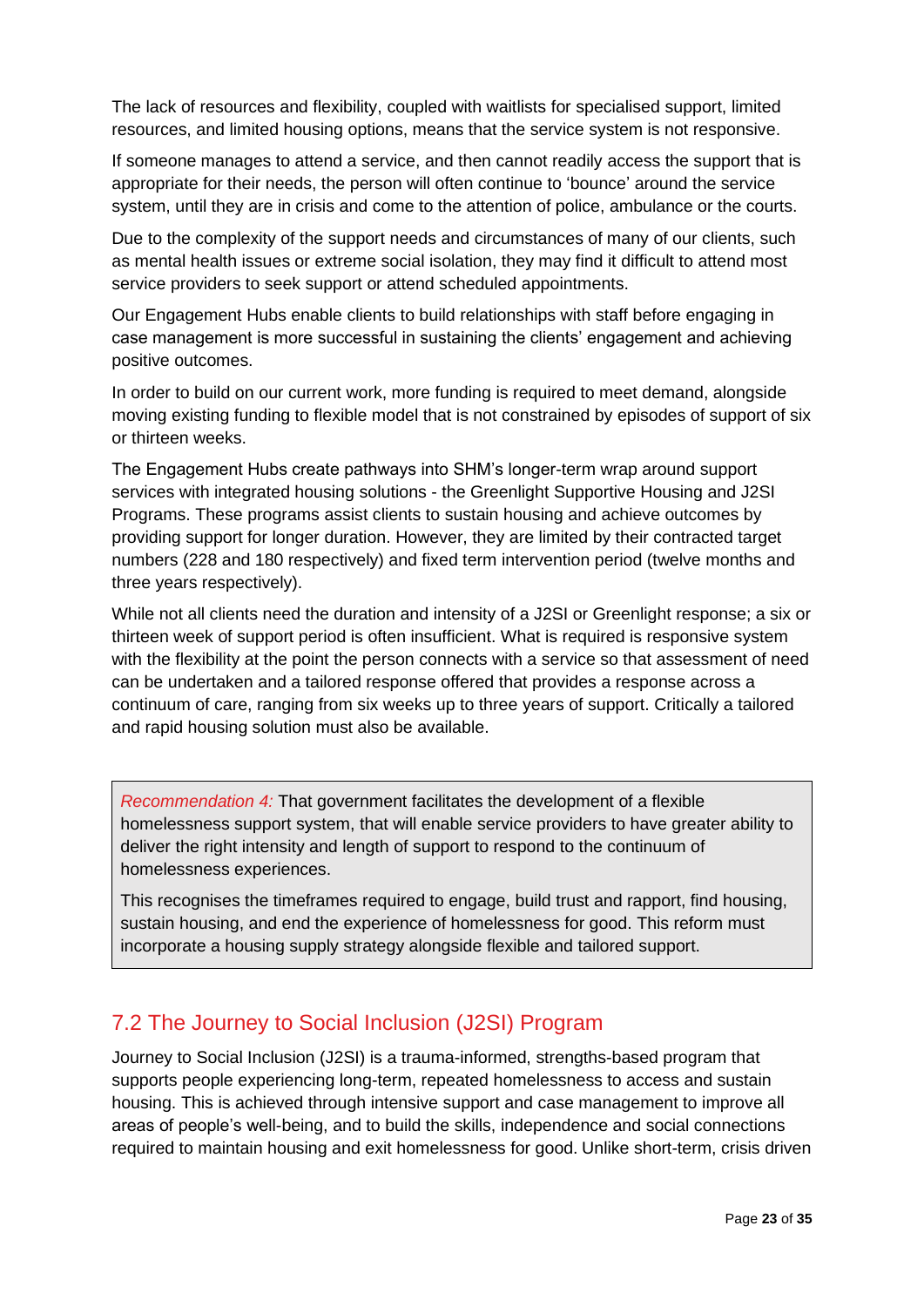support programs, J2SI works to end people's experience of homelessness, rather than simply manage it.

J2SI takes a relationship-based approach, provides long-term support, and works from the premise that if people can sustain their housing, this provides a solid foundation to improving other areas in people's lives. This includes improving mental health and wellbeing, resolving drug and alcohol issues, building skills, increasing connection with community and contributing to society through economic and social inclusion activity.

There are five elements of the service model:

- Assertive case management and service coordination
- Housing access and sustaining tenancies
- Trauma-informed practice
- Building skills for inclusion
- Fostering independence

The J2SI program was piloted from 2009-2012 and supported 40 individuals from SHM in the local St Kilda area over a three-year period. The evaluation of the pilot found that 75% of participants were able to maintain stable housing for 4 years, including 12 months post service delivery (Miscenko et al. 2017). 80% of participants self-reported reduced health services utilisation (e.g. fewer emergency department or psychiatric unit admissions) (Johnson et al. 2014).

J2SI Phase Two ran from 2016 – 2019. Features of the second iteration of the program included an expanded geographical catchment within Victoria, expanded participant numbers (from 40 to 60 in each group) and partnerships with two other specialist homelessness services, VincentCare (Ozanam Community Care) and St Mary's House of Welcome.

To continue improving J2SI and strengthening the evidence, Phase 2 was evaluated by the Centre for Social Impact (CSI) at The University of Western Australia, together with Swinburne University of Technology. People were randomly assigned to two groups, with one group receiving support through J2SI and the other continuing to receive support as usual. The outcomes for the two groups were compared at the end of the study.

J2SI was highly successful in achieving housing outcomes for the J2SI group, who saw improved mental health, increased employment, and reduced substance use. There was a large reduction in the use of public services such as hospitals and drug and alcohol facilities, which created significant cost savings to government (Seivwright et al. 2020 forthcoming).

Findings at the end of three years of Phase 2 include:

- 87% of people in the J2SI group were in permanent housing
- Three times the number of people felt safe 'all of the time' in the J2SI group, compared to the start of the program
- 64% of people in J2SI had been in their housing for over a year, compared to 27% in the comparison group
- 29% of people in J2SI reported their health as 'better' or 'much better' in the final year, although high levels of chronic illness meant results were mixed.
- Nights spent in hospital halved for the J2SI group, and doubled for the comparison group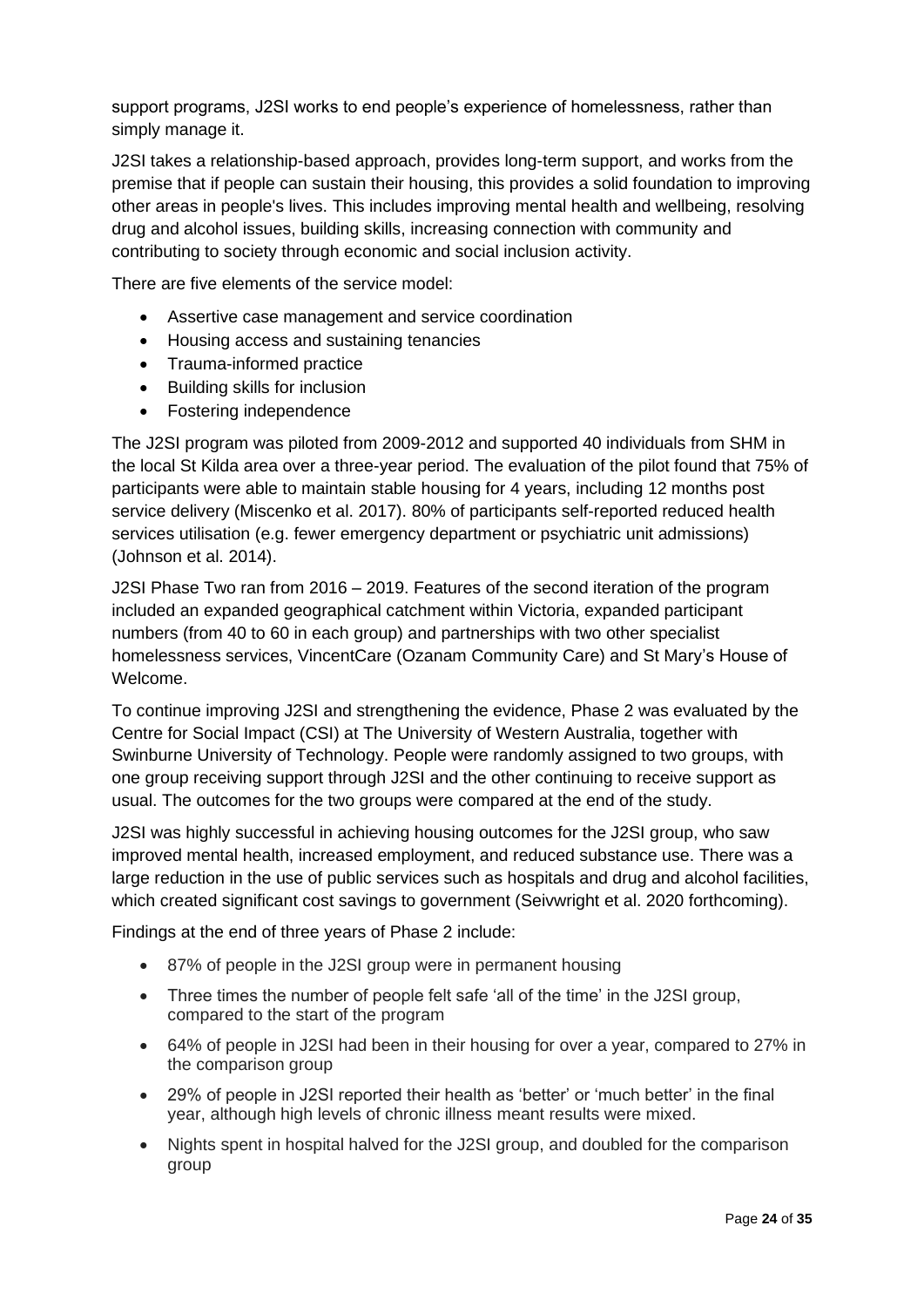- Depression, anxiety, and stress levels fell by 30% for the J2SI group and overall mental health satisfaction increased by 23%
- More than double the number of people in J2SI reported they had not used illicit substances in the previous three months
- Nights required in drug and alcohol rehabilitation facilities fell by two-thirds for the J2SI group
- The rate of employment tripled for the J2SI group, although this remained low
- The percentage of people able to work and looking for work increased by 67% for those in J2SI, and reduced by 57% for the comparison group
- Reduced use of public services, such as hospitals, by the J2SI group created savings to government of \$32,293 per person
- Use of public services by the comparison group increased, creating differential savings of \$98,627 per person
- J2SI created Government Savings of \$2.02 for every \$1 spent on the program

The case study of Maddie\*, a participant in the J2SI pilot, demonstrates how J2SI works intensively with the client over three years to support the person to break the cycle of homelessness (Parkinson & Johnson 2014).

#### *Client Case Study – Maddie:*

J2SI began working with Maddie in November 2009 and she moved into public housing in early 2010. Maddie has complex health and mental health conditions and a history of longterm homelessness that is largely due to repeated experiences of extreme physical and sexual violence. Maddie experienced anxiety daily, which was exacerbated by social isolation and her feelings of loneliness.

The focus of the work has been on assisting Maddie to build self-reliance to overcome her intense anxiety that would often manifest in physical symptoms. Building a relationship with Maddie in which she felt safe and connected was key to moving through this anxiety.

The caseworker listened to her without judgment and transported her to weekly appointments with doctors, specialists and with her therapist. Over time, Maddie's physical complaints lessened and in times of high stress she began to identify what was going on for her. The memory of this period became a useful tool for reflection that assisted Maddie to build a sense of self-awareness.

During the second year of the program the caseworker began to consistently encourage Maddie to do the things she said she couldn't and challenge her negative self-talk. The caseworker offered a combination of practical and emotional support to encourage her independence. The caseworker expressed belief in Maddie when she expressed little belief in herself. The caseworker started to attend appointments with Maddie on public transport before slowly withdrawing this practical support.

Withdrawal of practical support was a long and at times, painful process for Maddie. This was achieved in stages, initially, her case manager did not remind Maddie which tram stop was hers, so she would demonstrate she knew this on her own. Then, the caseworker would meet her at the appointment, so she could make the journey independently, and then the caseworker stopped attending the appointments altogether but continued to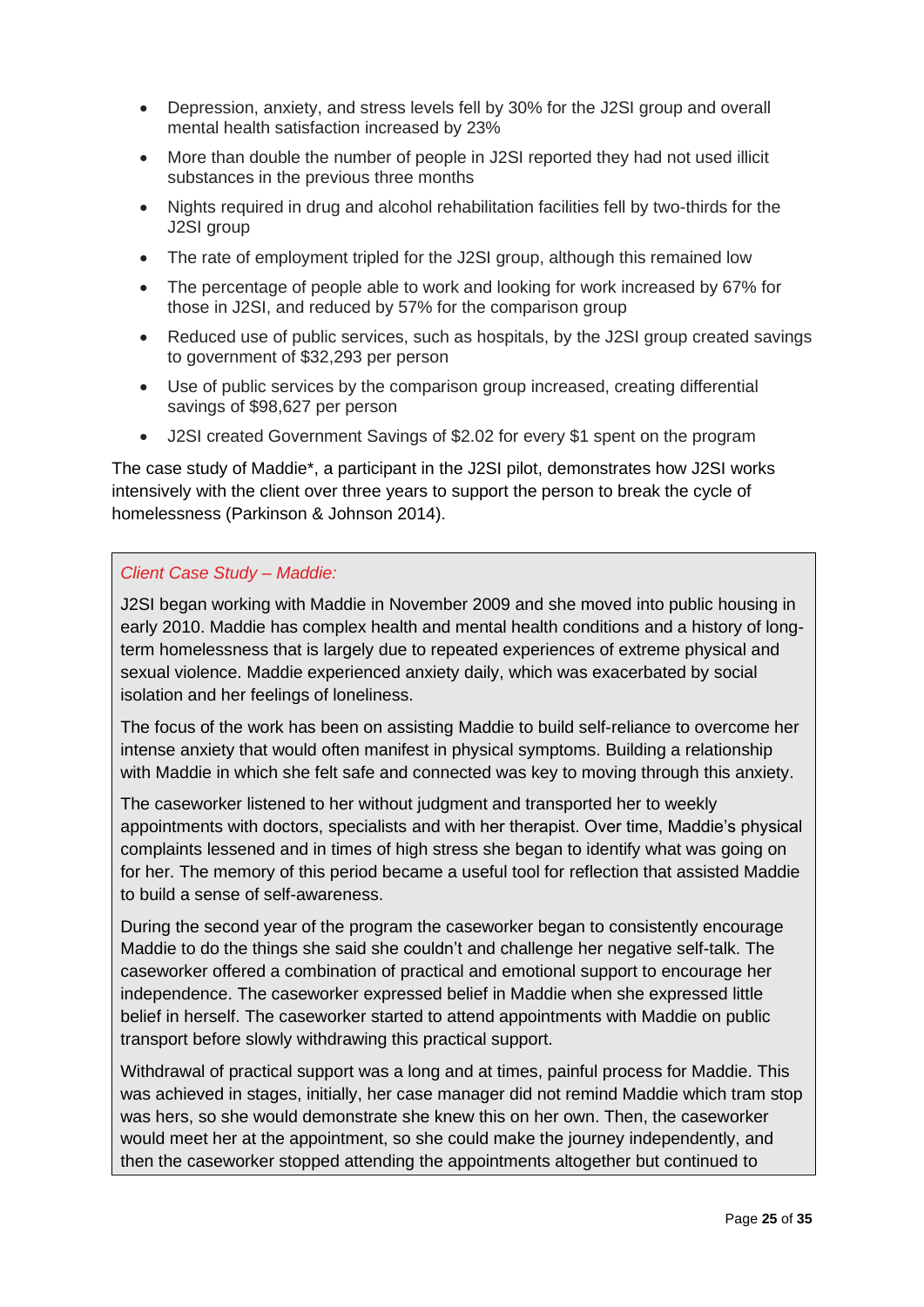provide emotional support via phone calls afterwards. During this process, the caseworker provided positive encouragement and consistently focused on Maddie's strengths.

In the third year of the program Maddie began to internalise the self-belief the caseworker had been holding for her. She started to say, "I believe I can do this". Her newfound confidence has had a flow on effect to other aspects of her life. For example, Maddie is now taking steps towards slowly reducing her methadone dose after being on the program for ten years and is working towards voluntary work.

In August 2018, we commenced delivery of J2SI Phase Three to 180 people (60 per year for three years) under the first Social Impact Investment (SII) with the Victorian Government.

The J2SI Social Impact Investment (SII) is an outcomes-based funding mechanism bringing together government, SHM, philanthropy and investors. It will demonstrate the efficacy of replicating J2SI on a larger scale (40 in original pilot to 180 participants in the SII) and pave the way for the replication of the model in other state and territories across Australia.

J2SI uses the 'Housing First' guiding principle that safe and secure housing should be quickly provided prior to, and not conditional upon, addressing other health and well-being issues (AHURI, 2018). However, due to the social housing shortfall in Australia, there is a lack of available and appropriate housing upon intake into the program, meaning that J2SI is a *rapid housing* program, rather than a true Housing First program, examples of which exist in other jurisdictions (AHURI, 2018).

SHM has had significant success in providing access to housing quickly for J2SI participants through head leasing (discussed further in Section 9), which has been extremely beneficial to participants and for the success of the program. However, to be able to expand J2SI further and for it to be considered a true Housing First program, a social housing supply solution must be invested in.

*Recommendation 5:* That the Journey to Social Inclusion (J2SI) program is expanded to other geographic locations across Australia, to support people to break the cycle of chronic homelessness and disadvantage.

# <span id="page-25-0"></span>8. Service integration across levels of government

Many people experiencing homelessness find they need to jump through a series of hoops to prove eligibility to access services. This can be extremely re-traumatising for clients, who have already overcome significant barriers to engage with one part of the system.

Furthermore, because services are not well integrated, many people are misdirected to several different services before receiving help or told different things due to limited communication and collaboration between providers. This experience can be disempowering and can very easily turn someone away from the system altogether, leaving them without viable options to getting help when they need it.

A challenge is that both the Commonwealth and the State and Territory governments fund the services people experiencing homelessness are likely to access. This leads to siloes in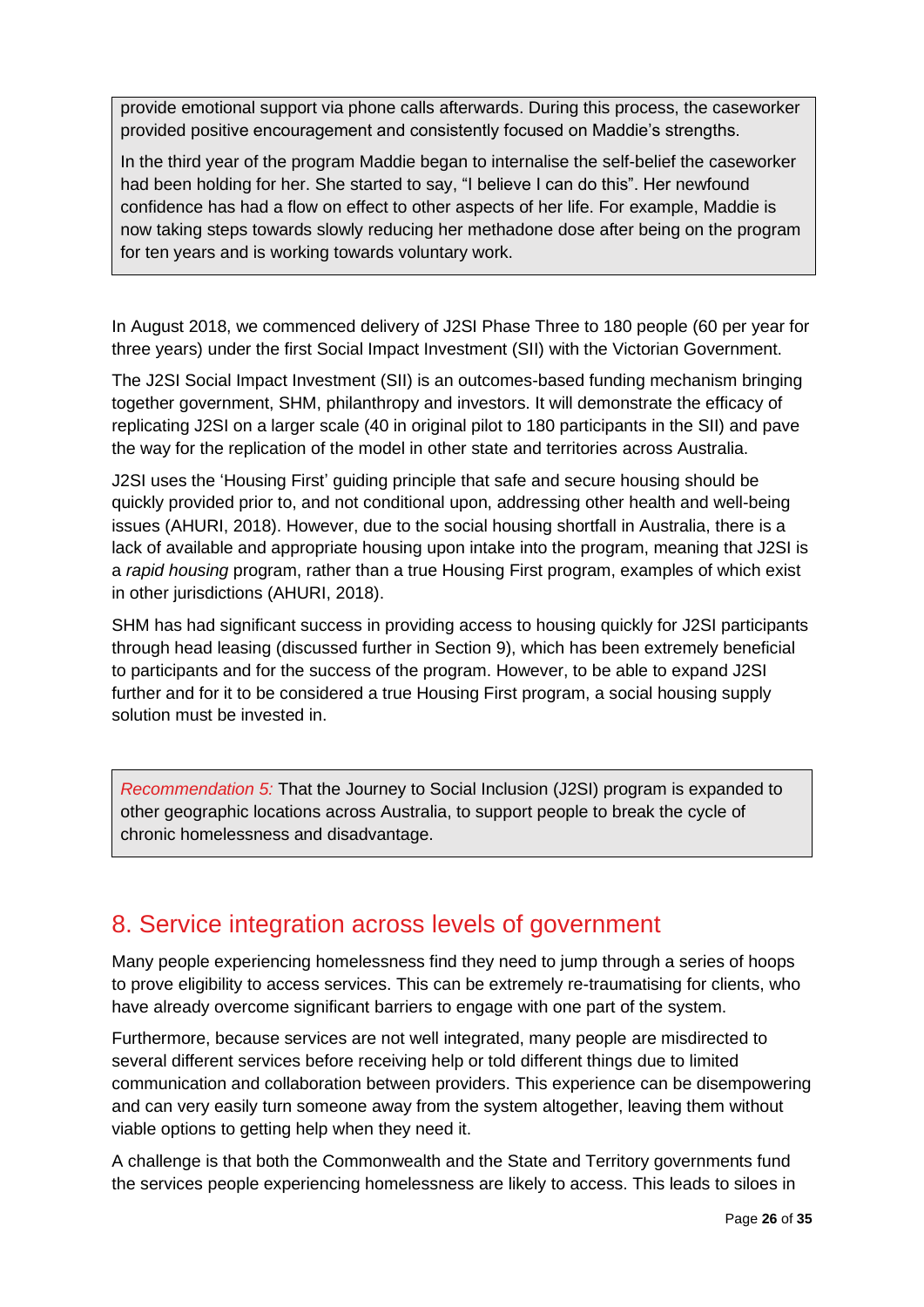service delivery and different eligibility criteria for specific programs, and government systems that are unable to communicate with each other.

Clients often struggle to navigate who they need speak to for certain types of assistance, and what they are eligible for, meaning many people miss out and experience significant frustration in navigating the system. Examples include housing services, income support, employment services, primary care, disability, mental health, alcohol and other drug services, justice etc. Local governments are also important in informing service provision, as they clearly see the effects of homelessness within their communities.

A solution to this issue is the development of a truly integrated service system, where individuals can access or receive referrals to the multiple services they need, in a geographical or virtual service hub. These service hubs should be place-based, meaning that they are safe, familiar, and geographically relevant for people who are likely to use them, with good public transport accessibility and within reasonable travelling distance.

They also need to be flexible and able to work across local government areas and regions, recognising the transience of the population experiencing homelessness.

An example is SHM's Women's House, that provides an integrated service delivery approach for these women including gateways to external health support.

#### *Case Study: Women's House, HOPS and other local service providers*

Women's House (WH) provides a gender specific response to people identifying as women who are experiencing homelessness or at risk of homelessness due to the experience of poverty, trauma, family and other violence, mental illness, or substance use.

WH has several formal and informal 'in-reach' partnerships that enable it to provide supported referrals to specialist services when assessed as appropriate. These include:

- Homeless Outreach Psychiatric Service (HOPS) through Alfred Health
- Windana Drug & Alcohol Recovery
- Star Health
- Bolton Clark

Each fortnight, representatives of these organisations meet with the team at WH for a specialist services meeting. This is an opportunity for secondary consultation and case coordination, including the development of shared response plans, whilst maintaining confidentiality. The HOPS relationship with WH effectively facilitates timely and collaborative health interventions for mental health issues being experienced by attendees of WH.

DHHS supported SHM and HOPS to establish a joint mental health response within a community setting. The purpose is for a specialist mental health team to provide an early intervention treatment response to predominantly homeless persons who present to SHM with mental illness or related conditions. In conjunction with SHM's assertive engagement model, the on-site mental health response increases opportunities for immediate and longterm interventions. The partnership has been in existence since 2008 and is governed by a Memorandum of Understanding (MOU).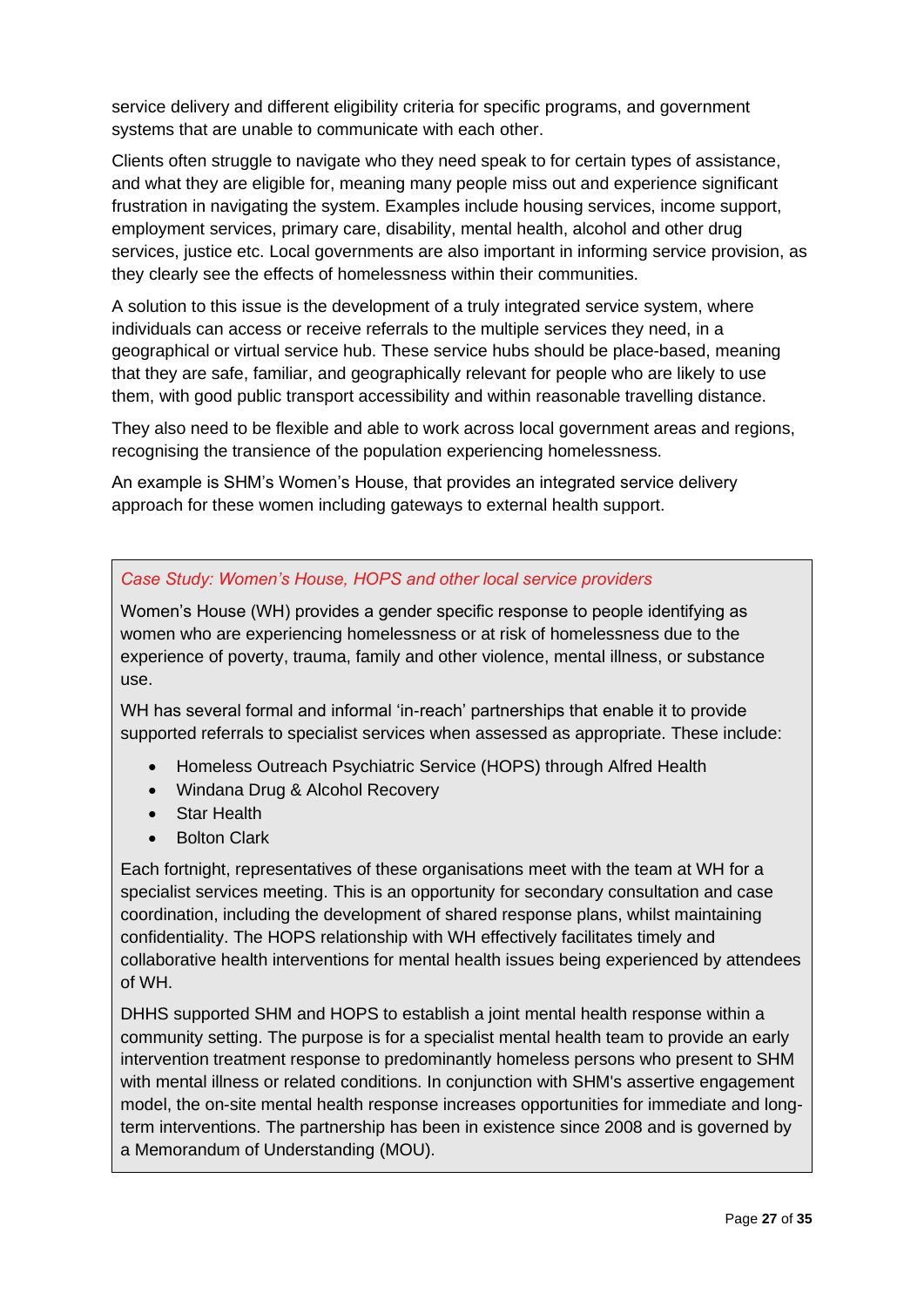Another consideration is a 'virtual hub', where client data can be shared across services in such a way that prevents clients from needed to retell their stories. It is important to balance this need with maintaining and respecting clients' privacy; and ensure that this data is stored securely. Improvements in service integration would improve outcomes for clients and reduce the burden on clients to retell their stories, reducing the risk of re-traumatisation.

For this level of service integration to be a reality, all levels of government need to work in partnership and with service providers to ensure that bureaucracy and red tape do not prevent people from getting the support they need to exit homelessness.

The COVID-19 pandemic has highlighted the importance of service accessibility, including being able to provide services remotely, when clients cannot attend physical appointments. It seems likely that elements of physical distancing may continue for an extended period, and as such it is essential that these services can work in a new and different way, and ensure they can be accessed by people experiencing homelessness and disadvantage, now and into the future.

*Recommendation 6:* That investment is made into integrated service delivery, place-based and virtual service hubs to ensure that people experiencing homelessness can access holistic support services across wide geographic areas.

*Recommendation 7:* That government invests in mechanisms to share client information across a variety of service sectors, in order to provide effective, timely and holistic responses whilst maintaining privacy.

# <span id="page-27-0"></span>9. Investment in housing supply

Crucially, a continuum of care model must incorporate housing supply by optimising several housing solutions.

It is well established that homelessness in Australia is increasing and will continue to do so without significant investment in social and affordable housing nation-wide to stop the flow into homelessness and to get people out of homelessness.

The government must invest in social housing, alongside other solutions such as coinvestment approaches that bring together State Government subsidies, low cost debt through the Commonwealth Government, investors and philanthropy to work in partnership with the community housing and homelessness providers.

Prior to COVID-19, the housing market, both for purchasers and renters was becoming increasingly unaffordable, with increasing proportions of over-indebted households; as well as slow wage growth (ABS 2019; Department of Treasury 2017). In these types of circumstances, there is greater risk of people experiencing financial difficulty, and more potential for homelessness to occur – such as via rental evictions or being unable to meet mortgage repayments.

The COVID-19 pandemic adds a further layer of complexity to Australia's housing affordability crisis. It is anticipated that the COVID-19 pandemic will have long-term and widespread impacts on the Australian economy to rival that of the Great Depression. While we don't yet know the full extent of these impacts, estimates from April 2020 suggest that 14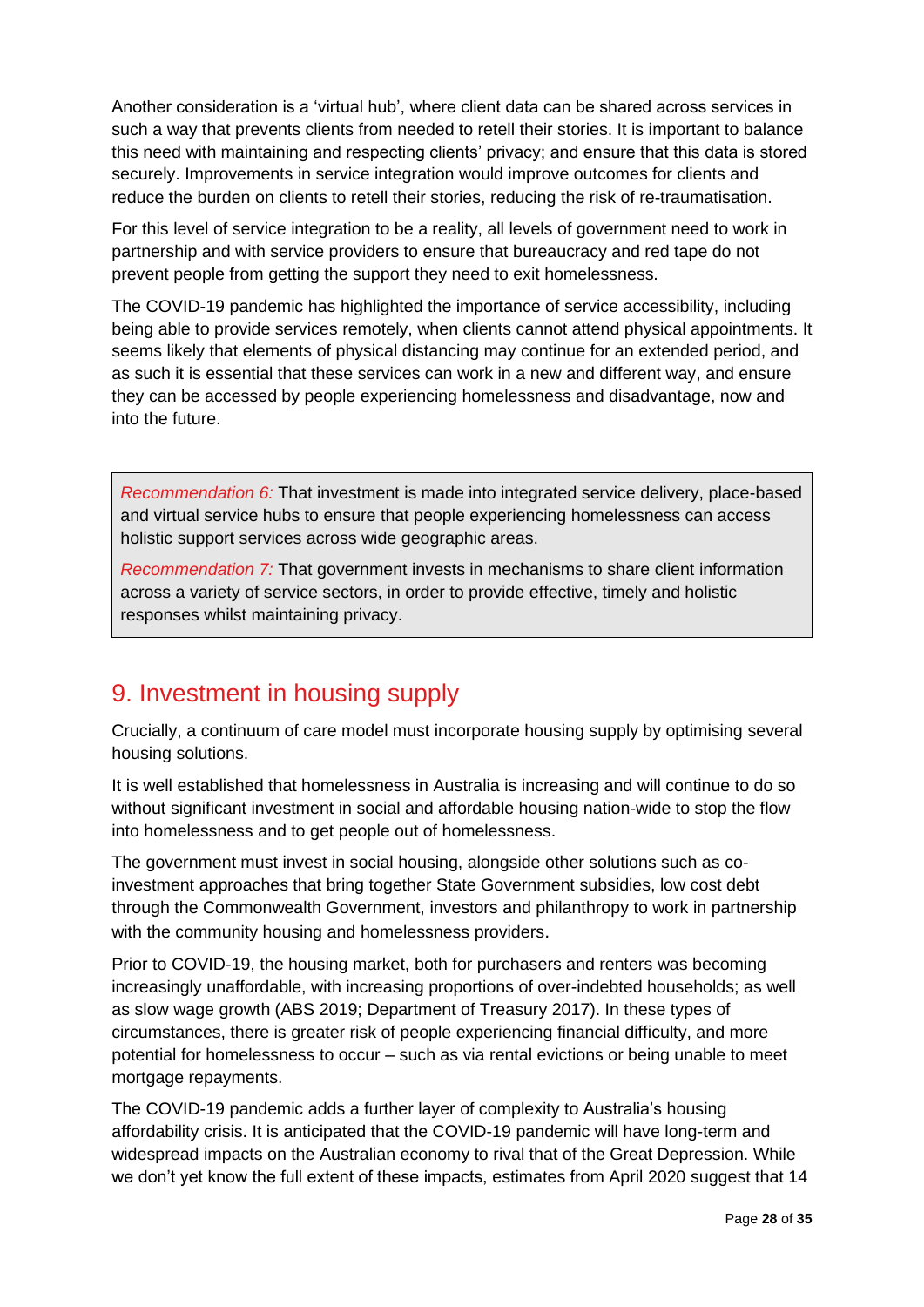- 26% of Australian workers (1.9 – 3.4 million people) could lose their jobs as a direct result of the need to physically distance from others, and the unemployment rate could rise to 10 – 15% (the Grattan Institute, 2020).

It is also likely that personal and household debt will increase, property values will drop, and superannuation will be less profitable, all of which have significant impacts on people nearing retirement age. Despite endeavours by the Commonwealth to assist people to prevent financial difficulties as a result of COVID-19, there will inevitably be those for whom that assistance is unable to prevent a financial crisis. The solution is a supply of accessible and appropriate social housing for those who need it.

At SHM, it is clear that a lack of investment in social housing for many decades, and complex pathways for people to navigate between various systems – such as mental health, justice, hospitals and income support - mean that people are falling through the gaps into homelessness. This problem will be exacerbated by the financial difficulties brought on by COVID-19, with the investment in, and supply of social housing already severely lacking.

Much of the existing public housing stock is poorly maintained and in disrepair, poorly ventilated and insulated, often unsafe and no longer fit for purpose.

SHM staff highlight that in some cases they are required to visit clients who live in social housing in pairs due to safety concerns, including those related to the interactions between other residents, or in the vicinity of buildings.

Not all areas are unsafe; some residents of public and community housing mention the positive sense of communities that are formed in their neighbourhoods. However, for others they can be extremely unsafe places to live, and everyone deserves to feel safe in their own home.

We consider that public housing is a form of social infrastructure that should be viewed as essential in the same way that public transport, roads, schools, hospitals and other forms of infrastructure are considered essential and worthy of long-term and considered investment.

The Commonwealth needs to support all states and territories in investing in varied types of social housing that are appropriate for people with different needs – singles, couples, families with children, older people, people with disabilities and so on. This is essential in reducing homelessness and inequality.

We acknowledge the initiatives developed by individual states and territories to increase the supply of social housing, such as the Social Housing Growth Fund (SHGF), the Public Housing Renewal Program and the Rough Sleeper Action Plan in Victoria.

However, these initiatives will not be sufficient to meet the current demand for social housing, let alone the projected demand. We also note that many of these initiatives provide for both social and affordable housing. While it is important to increase the supply of both social and affordable housing, for SHM and our clients experiencing homelessness, the need is for increased supply of social housing. It is vital that the Commonwealth invests in social housing in each state and territory to address the severe affordable housing shortfall that exists nationally.

However, social housing is not the only solution to this crisis – especially as rapid solutions are required. SHM has had a positive experience with using head leased properties as part of the J2SI Social Impact Investment (SII), providing access to rapid housing alongside support.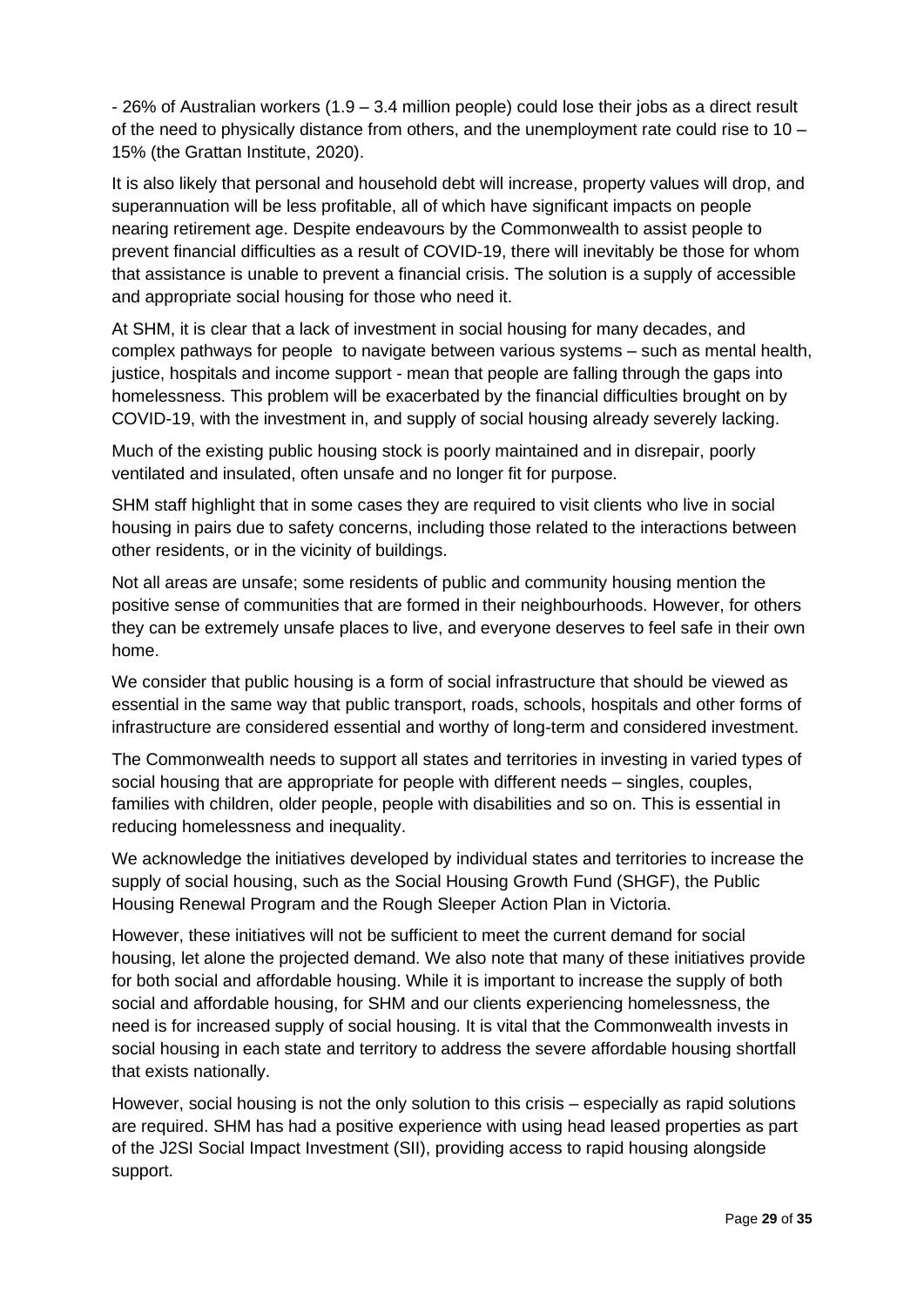Whilst head leasing is an effective solution for providing immediate access to 'social' housing, it is not a long-term solution, as the rental will return to market at the end of the contracted period. Despite this, head leasing is a useful tool while other approaches are undertaken to increase the supply of permanent social housing, as the housing itself already exists, and the building of new properties of redeveloping existing public housing has a long lead time. Given the current shortfall in social housing, it is evident that a variety of options must be considered to boost the housing supply in Australia and meet projected demand.

*Recommendation 8:* That government invest in social housing, as well as other solutions such as co-investment approaches to work in partnership with the community housing and homelessness providers.

*Recommendation 9:* That government considers head leasing solutions as an additional strategy to boost the availability of affordable housing in the short term, until a long-term social housing supply can be created.

# <span id="page-29-0"></span>10. Prevention of homelessness

As the research on trauma indicates, people experiencing homelessness have higher rates of exposure to trauma in childhood, in comparison to the general population (O'Donnell, Varker & Phelps 2012). For example, almost all participants in SHM's J2SI pilot program (87%) had experienced childhood trauma in one form or another, and the average age which they first experienced a traumatic event was just under 13 years of age (Johnson et al. 2011).

By investing in the future of children, young people and their families and preventing exposure to trauma, it is likely that we can stop the flow-on effect of homelessness into adulthood and throughout the life course. Examples of where clear improvements are needed to reduce disadvantage are:

- Family violence prevention and support services
- Child protection and foster care
- Mental health and alcohol and drug services
- A rehabilitative justice system
- More affordable early childhood education and care
- The State education systems and support to keep young people at school
- Support for jobseekers experiencing disadvantage
- Boosting the availability of low-skilled roles
- Raising levels of income support

Prevention of homelessness is essential to ensure that the current generation of children and young people experiencing disadvantage do not become trapped in the cycle of poverty that often leads to homelessness, as well as further experiences of trauma.

The experience of SHM staff member Julie\* is an example of the lifelong impacts on individuals when effective prevention does not occur, as is the case for many of our clients.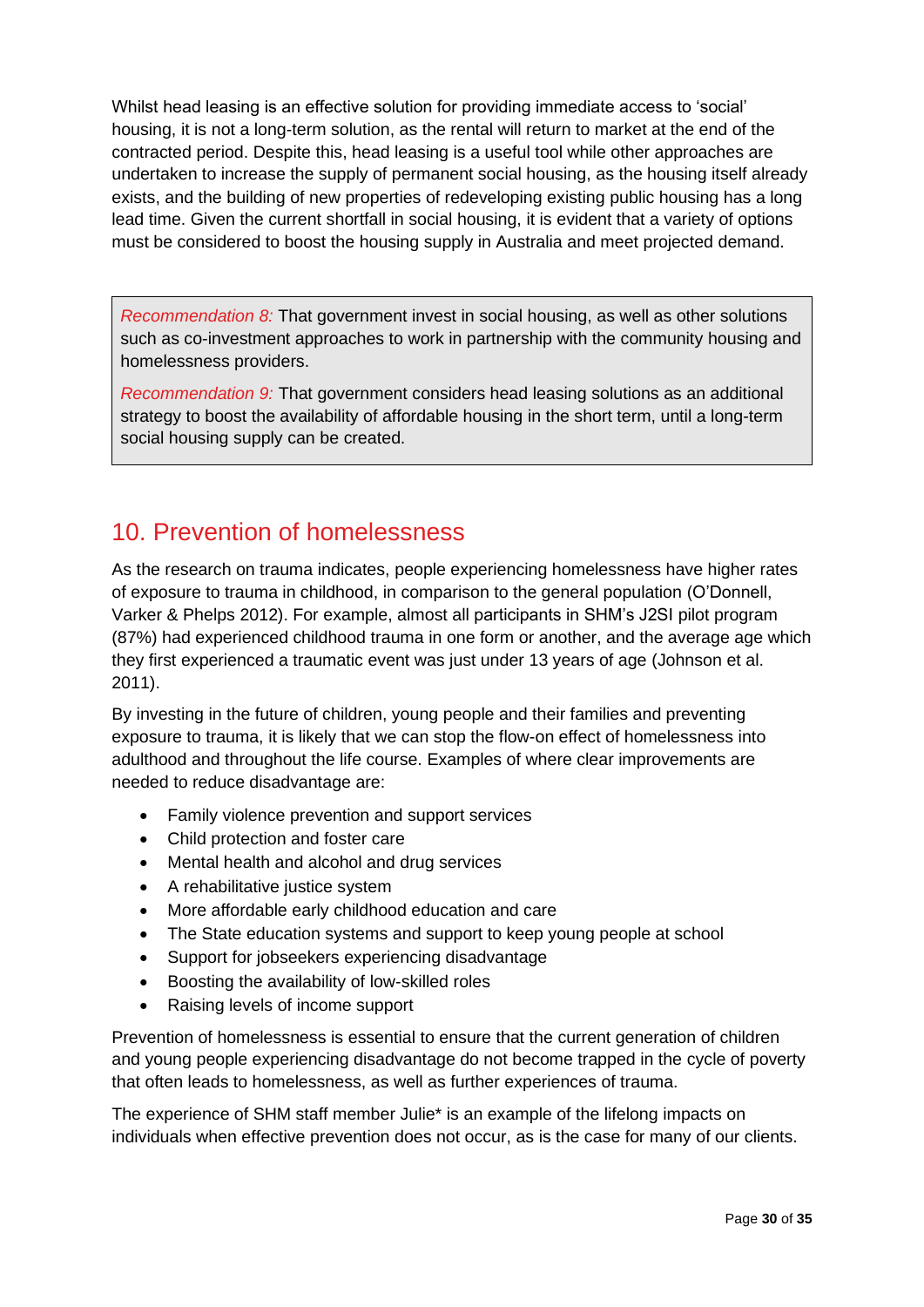#### *Julie\*, Peer Settlement Support Worker, GreenLight:*

Julie's homelessness started at a very young age. Her mother fled with her as small child to a women's refuge to escape violence perpetuated by her father. This was a very distressing and scary time. In Julie's teenage years her mother lost her job and developed severe mental health issues which she managed by using alcohol and drugs. Julie's mother became unsafe to live with and meant she ended up becoming homeless.

Julie sought help, particularly for her mental health, but found it very hard to be understood and was refused service or not referred on to appropriate services. Eventually, Julie found some support through community mental health services, engaging in therapy and working hard to improve her everyday functioning and self-esteem. She was able to engage in higher education, undertaking a degree in social work. However, she found it difficult to find affordable and long-term accommodation while studying and lived in two different temporary housing settings during this time and experienced a period of living in sublets.

Julie has now graduated and is now a Peer Settlement Support Worker in the GreenLight program. This role allows her to use her lived experience of homelessness and mental health to support client's settlement into long term housing.

Although SHM works primarily with adults, we know that for many of our clients, their experiences of trauma and disadvantage in their early lives has contributed to difficulties faced later in life.

Stories like Julie's are preventable with earlier intervention and better support. No one should experience violence in their home or be faced with homelessness by leaving an unsafe environment; or not be able to access services and supports they need to improve their wellbeing.

On 29 March 2020, the Prime Minister announced a support package to boost boosts mental health services (\$74 million), domestic violence support (\$150 million), Medicare assistance for people at home (\$669 million) and emergency food relief (\$200 million) to deal with the secondary effects of the health and economic impacts of COVID-19. These investments are a positive step in intervening to prevent homelessness and disadvantage, and for people who find themselves at risk. It is essential that these services are provided with continued investment, ensuring that intervention is possible before people reach a crisis point.

We urge Parliament to consider homelessness from a preventative lens, and work collaboratively with all government departments across each state and territory, community service organisations, businesses and philanthropists to address poverty and homelessness before it occurs; or at first presentation to limit exposure to the trauma associated with homelessness, because this trauma is profound and has lifelong impacts.

*Recommendation 10:* That cross-sector collaboration work is undertaken to prevent homelessness, by investing in families and young people to break the cycle of family violence, poverty, and disadvantage, in light of current research and the ongoing effects of COVID-19.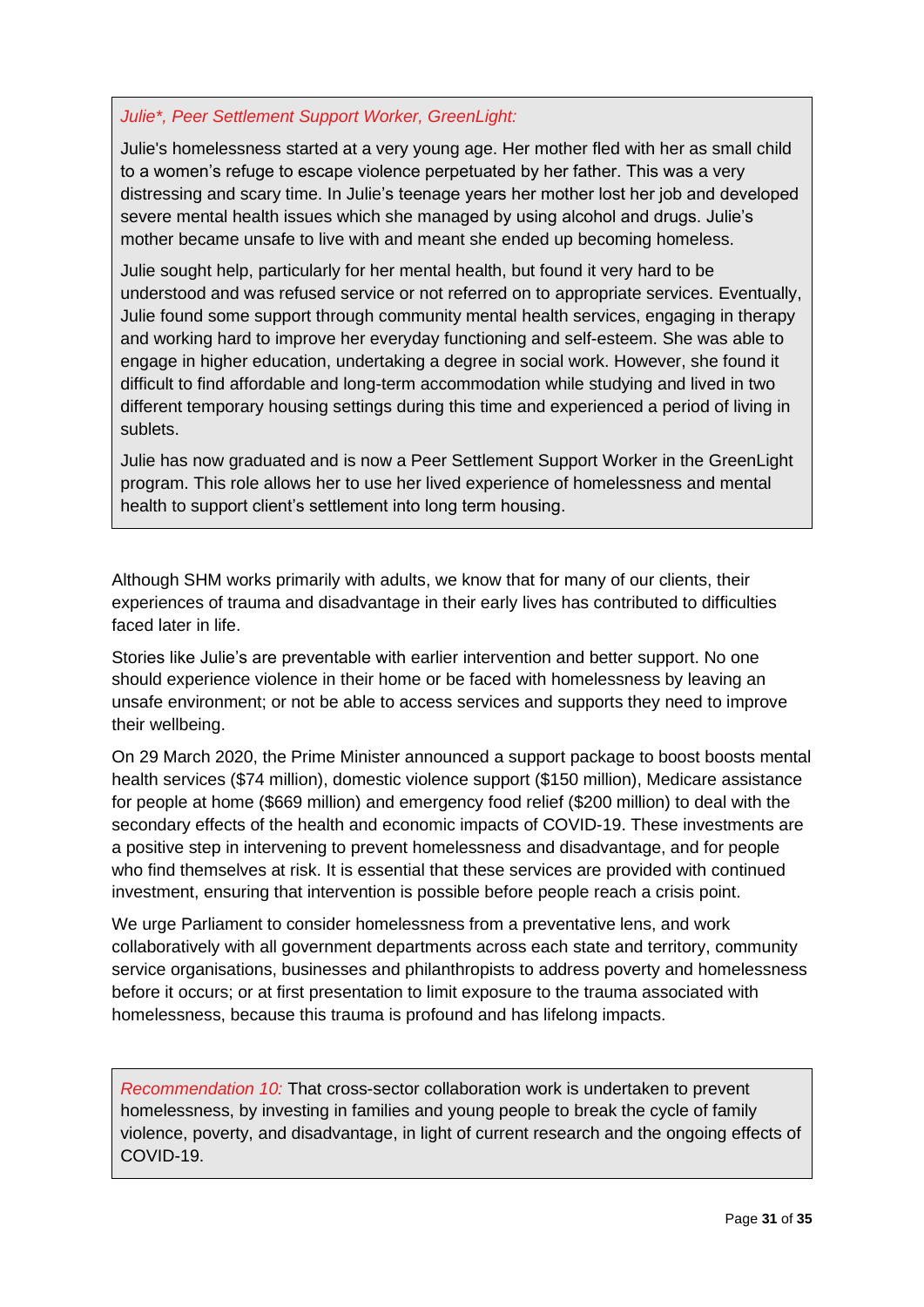# <span id="page-31-0"></span>11. Temporary accommodation and rough sleeping

In many Australian cities, there has been a significant reduction in temporary accommodation and rooming houses, largely driven by gentrification, which has led to an increase in rough sleeping.

In the City of Port Phillip, in inner Melbourne where SHM is primarily based, the loss of several private and community managed rooming houses has posed a significant challenge in primary homelessness.

The closure of the Gatwick Hotel in 2017 made news headlines. Though the Gatwick had a notorious reputation, it provided accommodation for large numbers of people who were unable to access other housing, many on a long-term basis. Officially, the Gatwick had 66 rooms, but in reality, housed up to 100 people in quarters not fit-for-purpose, such as the laundry and hallways.

The City of Port Phillip estimates that at least 300 rooming house beds have been lost in the St Kilda area since 2017. Though such rooming houses are known to be squalid, cramped, and unsafe, they served a purpose for people who had no other option and preferred them to rough sleeping.

In 2017, SHM received funding through the Victorian Government's Rough Sleeper Action Plan to respond to the increased prevalence of people sleeping rough in St Kilda, particularly on or near our Engagement Hubs on Grey Street and Robe Street, St Kilda. In partnership with Launch Housing, we developed the St Kilda Intensive Outreach Team (SKIOT), a skilled assertive outreach and engagement program.

SKIOT provided support to 91 individuals over two years, above the contracted target of 64 clients. These clients faced complex situations, with several experiencing at least four housing breakdowns while being supported by SKIOT, and many requiring ongoing assistance to sustain their permanent housing. At the end of the program, 53 people were housed. Of the remaining clients, 35 remained homeless, one client was incarcerated and two are deceased. SKIOT client Tony\* is an example of a client with complex needs, who experienced a positive outcome through the program.

#### *Case Study – Tony\*:*

Tony, 48, was housed by SKIOT for the first time since he was fifteen. With a history of complex trauma, service mistrust and a lengthy history of significant substance use, Tony had been sleeping rough and couch surfing since he was a boy. He developed cancer in his late forties and through the collaborative efforts of SKIOT and a flexible response from Sacred Heart Community, he was able to move into his own room in our supportive accommodation facility and receive palliative care. The process took significant support and advocacy with the hospital system, along with high levels of worker persistence to build and maintain trust. Only an assertive engagement model, with a low case load and a flexible aged care response made this nuanced work and housing outcome possible near the end of Tony's life.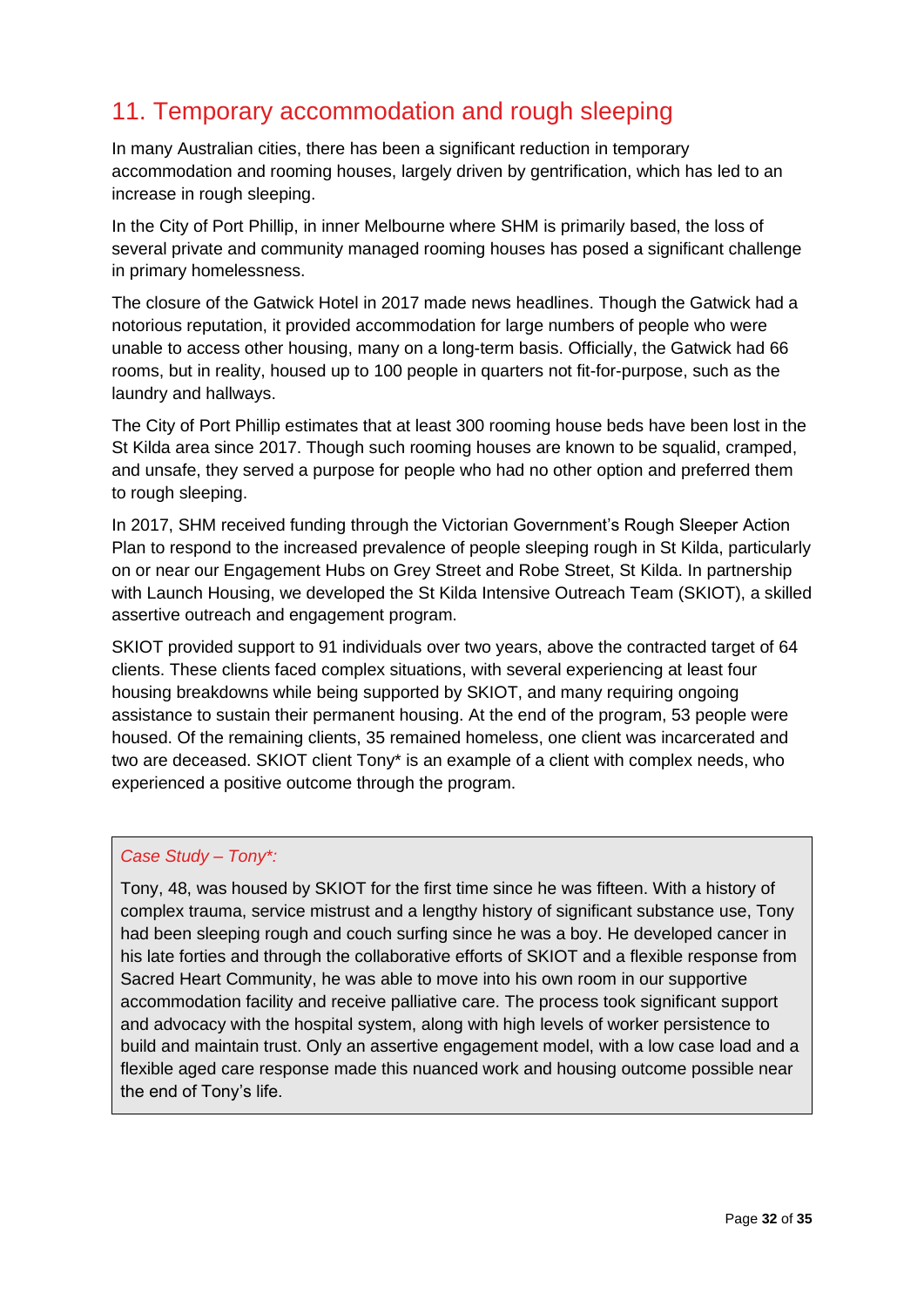Ten of the SKIOT clients continue to be supported by our J2SI and GreenLight programs. Managers of these programs report that without the support and engagement built through SKIOT program, these clients would not have been ready to participate in intensive support offered through GreenLight or J2SI.

Such programs are particularly relevant in the context of COVID-19, which has reminded Australians of the importance of access to housing and support as a human right. Early in the COVID-19 outbreak, SHM, along with other sector partners received funding from the Victorian Government to repurpose disused buildings to provide temporary accommodations and 24-hour support to people who are experiencing homelessness and chronic and acute medical conditions who require temporary housing.

It was initially anticipated that these Recovery Centres would be used to house people who were experiencing homelessness and had tested positive to COVID-19. However, due to the swift decision made to temporarily house rough sleepers in hotels and other vacant accommodation, a severe outbreak in the homeless communities around Australia was not realised.

Rather, the SHM Recovery Centre will be used to provide recuperative support in the short term (up to 3 months) for people who have chronic and acute medical conditions not associated with COVID-19. Case managers will be employed on a 24/7 rotating roster, to support clients to access housing and other services to exit homelessness post-discharge.

The aim of the Recovery Centre in supporting rough sleepers to access housing, however, will only be realised if there is sufficient social housing available to meet demand, alongside the ability to be flexible and assertively refer clients into other specialist services, as the SKIOT program has been able to do.

Though disastrous, the COVID-19 pandemic has created a unique opportunity to provide rough sleepers with support to exit homelessness in a way that did not previously exist. It is vital that people who are rough sleeping are assertively engaged with and provided with intensive support to access and sustain housing permanently.

<span id="page-32-0"></span>*Recommendation 11:* Investment in more assertive outreach and engagement programs, in a variety of geographic areas, to ensure that people who experience multiple housing breakdowns, long-term disadvantage and poverty can access appropriate support to sustain permanent housing.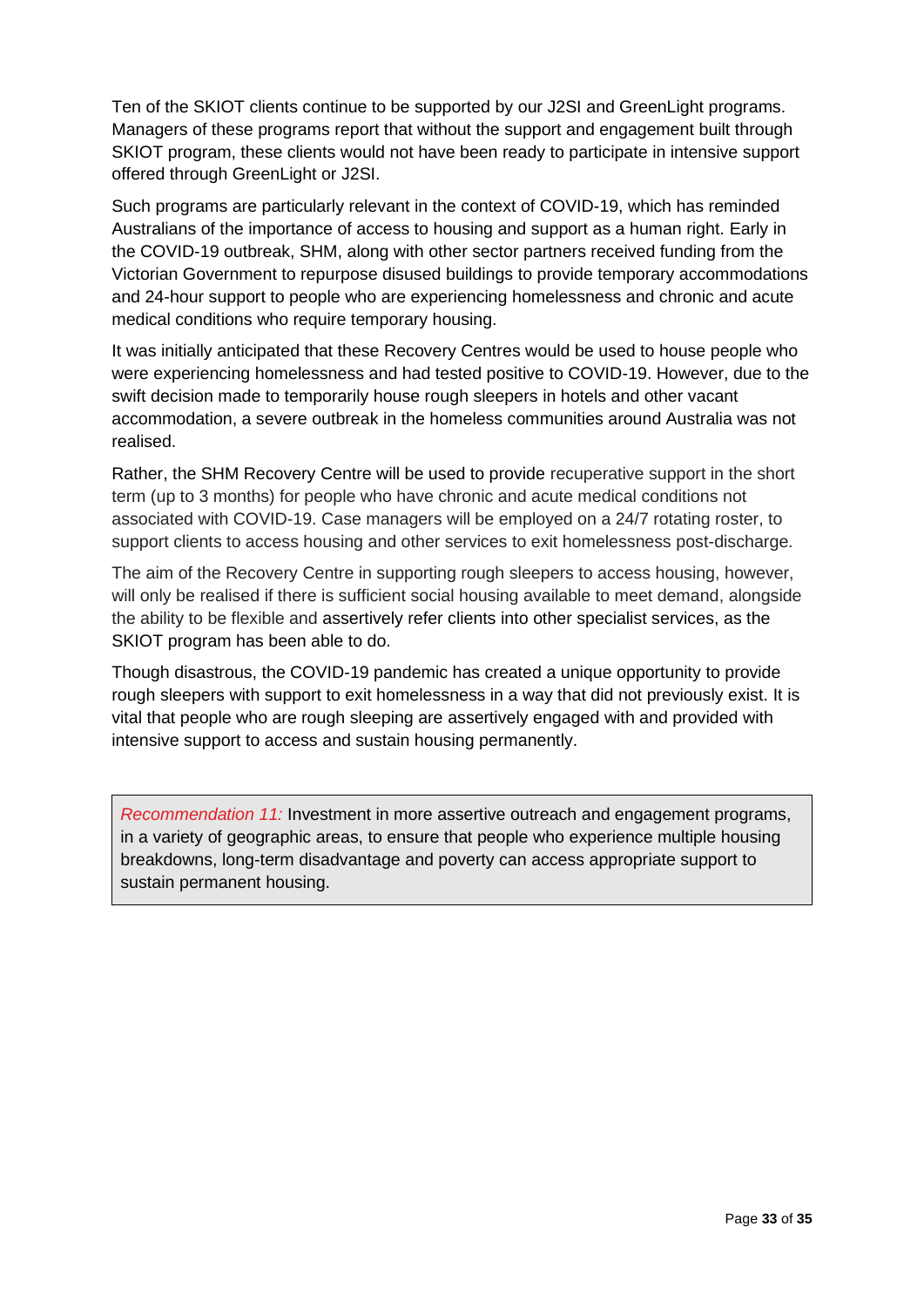# 12. References

Anglicare Australia (2020). *Rental Affordability Snapshot – National Report*, Anglicare Australia, Ainslie.

Australian Bureau of Statistics (ABS) (2018). *2049.0 - Census of Population and Housing: Estimating homelessness, 2016*. ABS, Canberra.

Australian Bureau of Statistics (ABS) (2019). *6523.0 - Household Income and Wealth, Australia, 2017-18*. ABS, Canberra.

Australian Housing and Urban Research Institute (AHURI) (2020a). *AHURI Brief: Unpacking the challenges in the rental market during COVID-19*, 23 April 2020. AHURI, Melbourne. Accessible at: [https://www.ahuri.edu.au/news-and-media/covid-19/unpacking-the](https://www.ahuri.edu.au/news-and-media/covid-19/unpacking-the-challenges-in-the-rental-market-during-covid-19)[challenges-in-the-rental-market-during-covid-19.](https://www.ahuri.edu.au/news-and-media/covid-19/unpacking-the-challenges-in-the-rental-market-during-covid-19)

Australian Housing and Urban Research Institute (AHURI) (2020b). *AHURI Brief: How is the coronavirus pandemic affecting housing policy in Australia?*, 1 April 2020. AHURI, Melbourne. Accessible at: [https://www.ahuri.edu.au/news-and-media/covid-19/how-is-the](https://www.ahuri.edu.au/news-and-media/covid-19/how-is-the-coronavirus-pandemic-affecting-housing-policy-in-australia)[coronavirus-pandemic-affecting-housing-policy-in-australia.](https://www.ahuri.edu.au/news-and-media/covid-19/how-is-the-coronavirus-pandemic-affecting-housing-policy-in-australia)

Australian Housing and Urban Research Institute (AHURI) (2018), *AHURI Brief: What is the Housing First model and how does it help those experiencing homelessness?*, 25 May 2018. AHURI, Melbourne. Accessible at: [https://www.ahuri.edu.au/policy/ahuri-briefs/what-is-the](https://www.ahuri.edu.au/policy/ahuri-briefs/what-is-the-housing-first-model)[housing-first-model.](https://www.ahuri.edu.au/policy/ahuri-briefs/what-is-the-housing-first-model)

Australian Institute of Health and Welfare (2019). Specialist Homelessness Services annual report 2018–19. Cat. no. HOU 318 AIHW, Canberra.

Caddy, J, Delaney, L, Fisher C & Noone C (2020), *Consumer Payment Behaviour in Australia*, Reserve Bank of Australia (RBA) Bulletin – March 2020, RBA, Sydney. Accessible at: [https://www.rba.gov.au/publications/bulletin/2020/mar/pdf/consumer-payment-behaviour](https://www.rba.gov.au/publications/bulletin/2020/mar/pdf/consumer-payment-behaviour-in-australia.pdf)[in-australia.pdf.](https://www.rba.gov.au/publications/bulletin/2020/mar/pdf/consumer-payment-behaviour-in-australia.pdf)

Coates, B, Cowgill, M, Chen, T, and Mackey, W (2020). *Shutdown: estimating the COVID-19 employment shock*. Grattan Institute, Melbourne. Accessible at: [https://grattan.edu.au/wp](https://grattan.edu.au/wp-content/uploads/2020/04/Shutdown-estimating-the-COVID-19-employment-shock-Grattan-Institute.pdf)[content/uploads/2020/04/Shutdown-estimating-the-COVID-19-employment-shock-Grattan-](https://grattan.edu.au/wp-content/uploads/2020/04/Shutdown-estimating-the-COVID-19-employment-shock-Grattan-Institute.pdf)[Institute.pdf.](https://grattan.edu.au/wp-content/uploads/2020/04/Shutdown-estimating-the-COVID-19-employment-shock-Grattan-Institute.pdf)

Commonwealth Bank of Australia (CBA) (2019). *Turning point: calling time on cash*. CBA, Sydney. Accessible at [http://www.commbank.com.au/cashlesssociety.](http://www.commbank.com.au/cashlesssociety)

Commonwealth of Australia (2020). *Adequacy of Newstart and related payments and alternative mechanisms to determine the level of income support payments in Australia Report – April 2020.* The Senate Community Affairs References Committee. Commonwealth of Australia, Canberra. Accessible at:

[https://www.aph.gov.au/Parliamentary\\_Business/Committees/Senate/Community\\_Affairs/Ne](https://www.aph.gov.au/Parliamentary_Business/Committees/Senate/Community_Affairs/Newstartrelatedpayments/Report) [wstartrelatedpayments/Report.](https://www.aph.gov.au/Parliamentary_Business/Committees/Senate/Community_Affairs/Newstartrelatedpayments/Report)